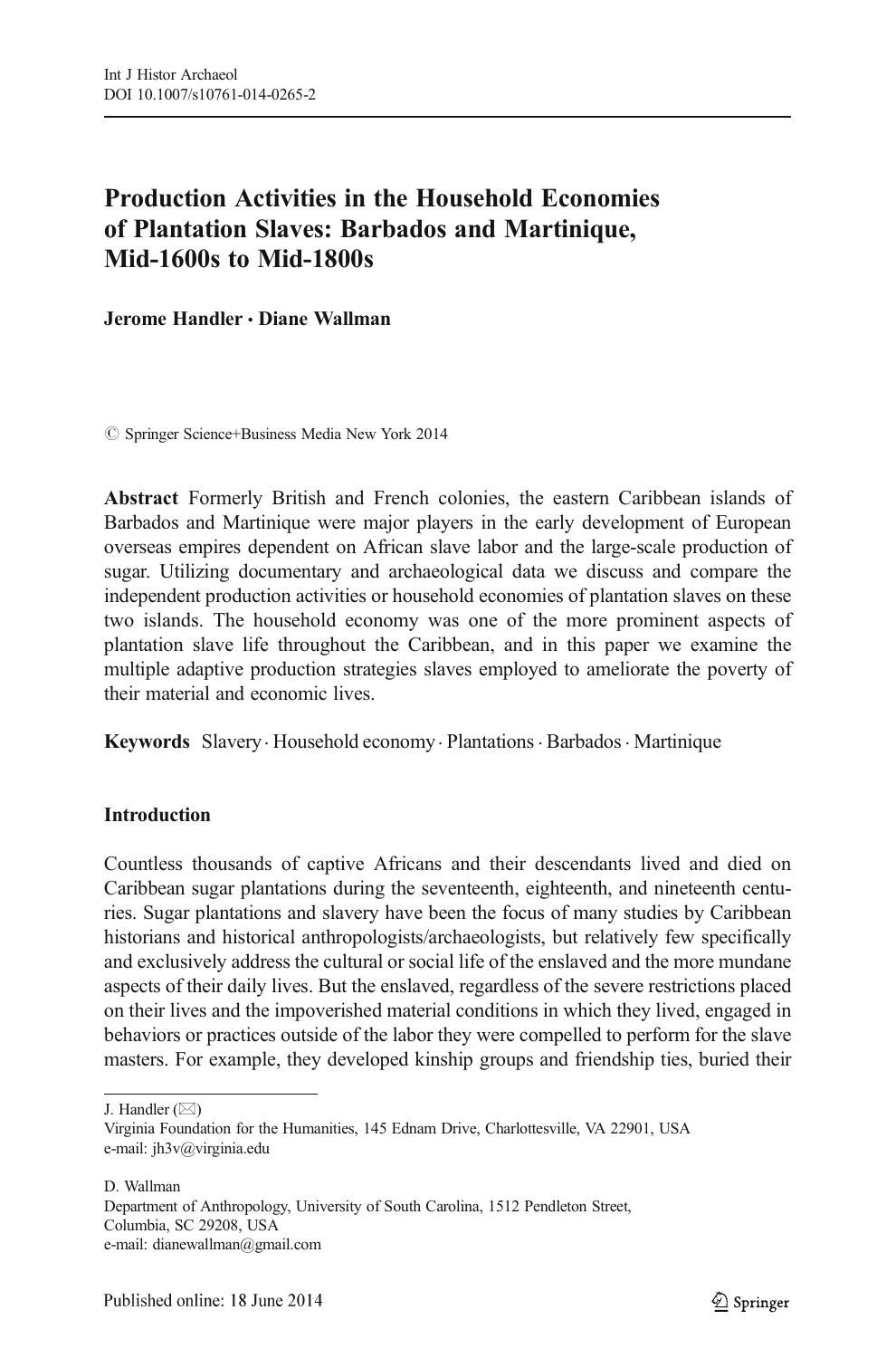<span id="page-1-0"></span>dead with their own rituals, engaged in dances and various recreational activities, built their wattle and daub houses, prepared and cooked their foods, manufactured craft items, had their own medical and healing practices, and their spiritual practitioners were influential in their communities. In brief, the enslaved developed their own lifeways/ cultures, influenced by their African pasts and conditions in the New World (including interactions with Native Americans and Europeans) and these lifeways/cultures changed over time.

Utilizing documentary (historical, ethnohistorical) and archaeological data (sometimes informed by our ethnographic research), this paper, which we view as a contribution in historical ethnography (cf. Orser [2010,](#page-24-0) pp. 113–114), discusses the independent production activities or household economies of plantation slaves on the eastern Caribbean islands of Barbados and Martinique (Fig. 1). By household economy we mean household- or individual-based production activities whose products were consumed by households or individuals and/or traded/sold in the internal markets—a ubiquitous institution in Caribbean slave societies—for the benefit of the household or individual producer.

(Note: We use the term household in the conventional social anthropological sense of a residential unit; that is, a person or persons inhabiting the same dwelling. If the dwelling contains more than one person, the group may or may not be composed of kin. To define or categorize the types of households among enslaved plantation workers in general or on any given plantation would require detailed records and census data which are very difficult to locate; to trace households diachronically from documentary data is even more difficult. Moreover, we cannot be certain how the multi-person household functioned as a unit of production, including its division of labor, in terms of topics we address in this paper.)

For Barbados, by way of example, we have strong data on household size for only six plantations (out of hundreds on the island), all from the very late eighteenth century and first several decades of the nineteenth. The six-plantation group yields an average of about 3.8 persons (range 2.9 to 5.6) per household, a figure that is independently



Fig. 1 Barbados, martinique, and habitation crève cœur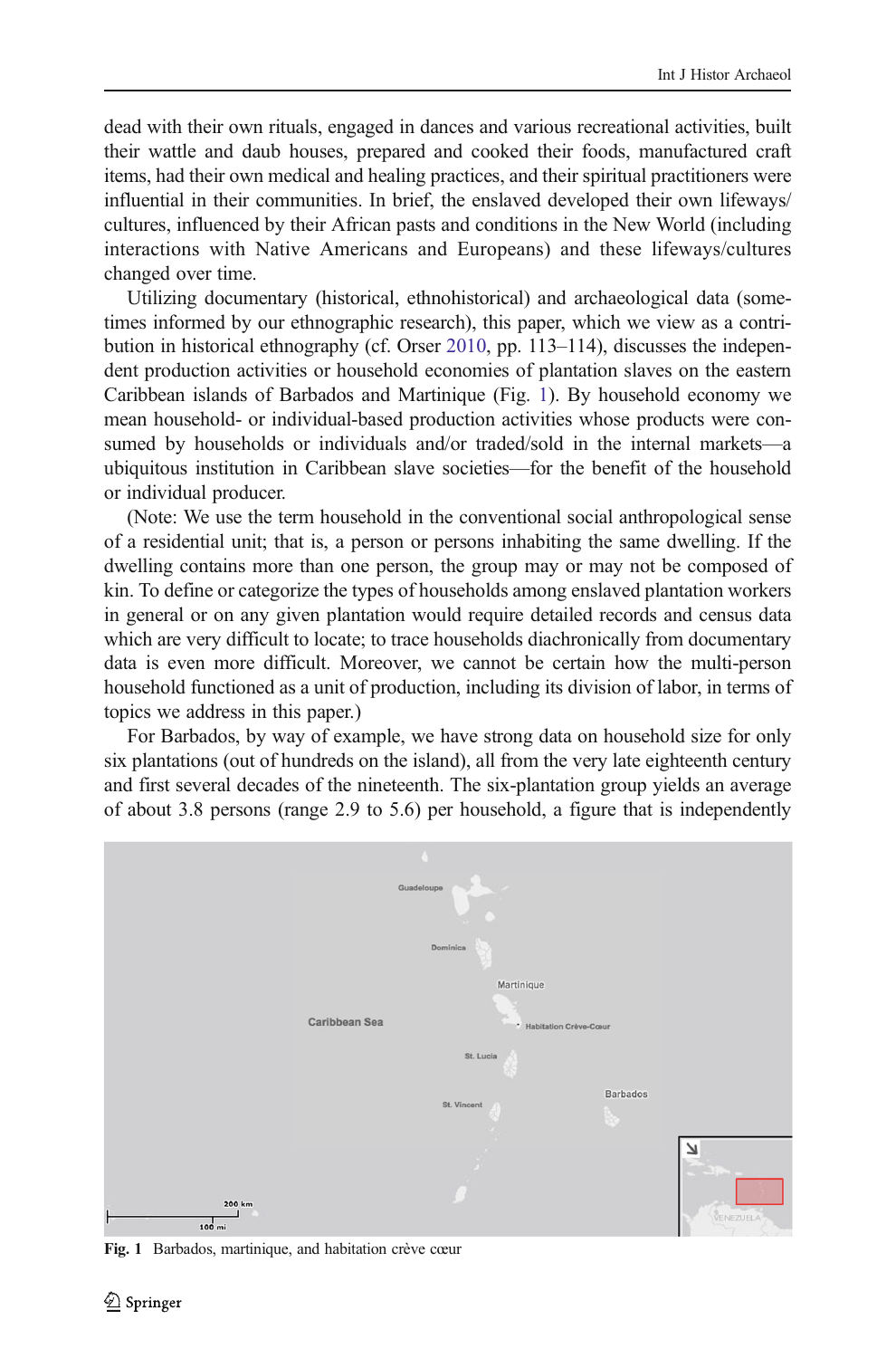supported by an estimate given in the 1820s by a prominent Barbadian planter who reported "an average number of about four persons inhabiting each house" (quoted in Handler [2002,](#page-22-0) pp. 159nn 73, 74). However, we have little idea how these households were structured in terms of relationships among members.

Higman [\(1984,](#page-23-0) p. 222) writes that "generally" in the British West Indies "three to six slaves occupied each house," but the data on which he bases this statement are unclear. Higman ([1975](#page-23-0), [1977\)](#page-23-0) also discusses the methodological difficulties of defining slave households in the Caribbean from documentary data, and issues related to the "domestic domain" in prehistoric archaeology (which, in certain ways, is broadly analogous to working with data on enslaved peoples) are discussed in C. Robin [\(2002\)](#page-25-0) and Wilk and Rathje [\(1982\)](#page-25-0).

Defining a household unit archaeologically for Caribbean slave communities is challenging for various reasons: it is difficult to locate and describe a house (particularly one made of wattle and daub, the ubiquitous house type in early Caribbean slave communities), as well as define the boundaries of the house yard, and how the space within the house yard was used over time. Even with careful analysis of architectural construction and destruction events, stratigraphy, and artifact chronology, archaeologists can rarely identify single households, and often treat occupation loci as amalgamations of multiple households over time, rather than as fixed cultural snapshots (Beaudry [1999;](#page-21-0) Smith [1992\)](#page-25-0).

The household economy, an aspect of insular internal economies or what the historian Richard Sheridan ([1984](#page-25-0)) has called the "domestic economy," was one of the more prominent aspects of plantation slave life throughout the Caribbean. It provided a measure of freedom from the plantation labor regimen and expanded the choices over their use of time that slaves were usually denied; it also, of course, permitted the acquisition of cash and material goods and foodstuffs that plantations did not provide, or only minimally allocated. Despite the harsh labor demands of plantation labor, during their "free time," usually over the weekends, activities associated with the household economy were of fundamental importance to the enslaved and to the wider plantation society in which they lived, particularly in the provision of foodstuffs to urban or town dwellers. It is to be stressed that although on their days off slaves participated in leisure activities such as visits to friends and kin, group gatherings and dances, much of their time "off" was spent ensuring the well-being of individuals and households, and could hardly be considered labor-free (Munford [1991,](#page-24-0) 2, p. 559). We thus use the terms "free" and "choice," but acknowledge the severe constraints placed on slaves by the plantation regimen.

This paper examines the multiple adaptive strategies slaves employed to ameliorate the poverty of their material and economic lives. We give particular attention to the range of production activities, including those yielding monetary returns, at the household and community level. Formerly British and French colonies, Barbados and Martinique became highly profitable sugar-producers and were major players in the early development of European overseas empires dependent on African slave labor; they were, in fact, the two most significant colonies for the British and French colonial enterprises in the eastern Caribbean. We focus on the period of intensive sugar production in the British and French West Indies, from the first few decades of the seventeenth century through emancipation in 1834 and 1848, respectively. While the British sugar industry developed slightly earlier than the French, Barbados and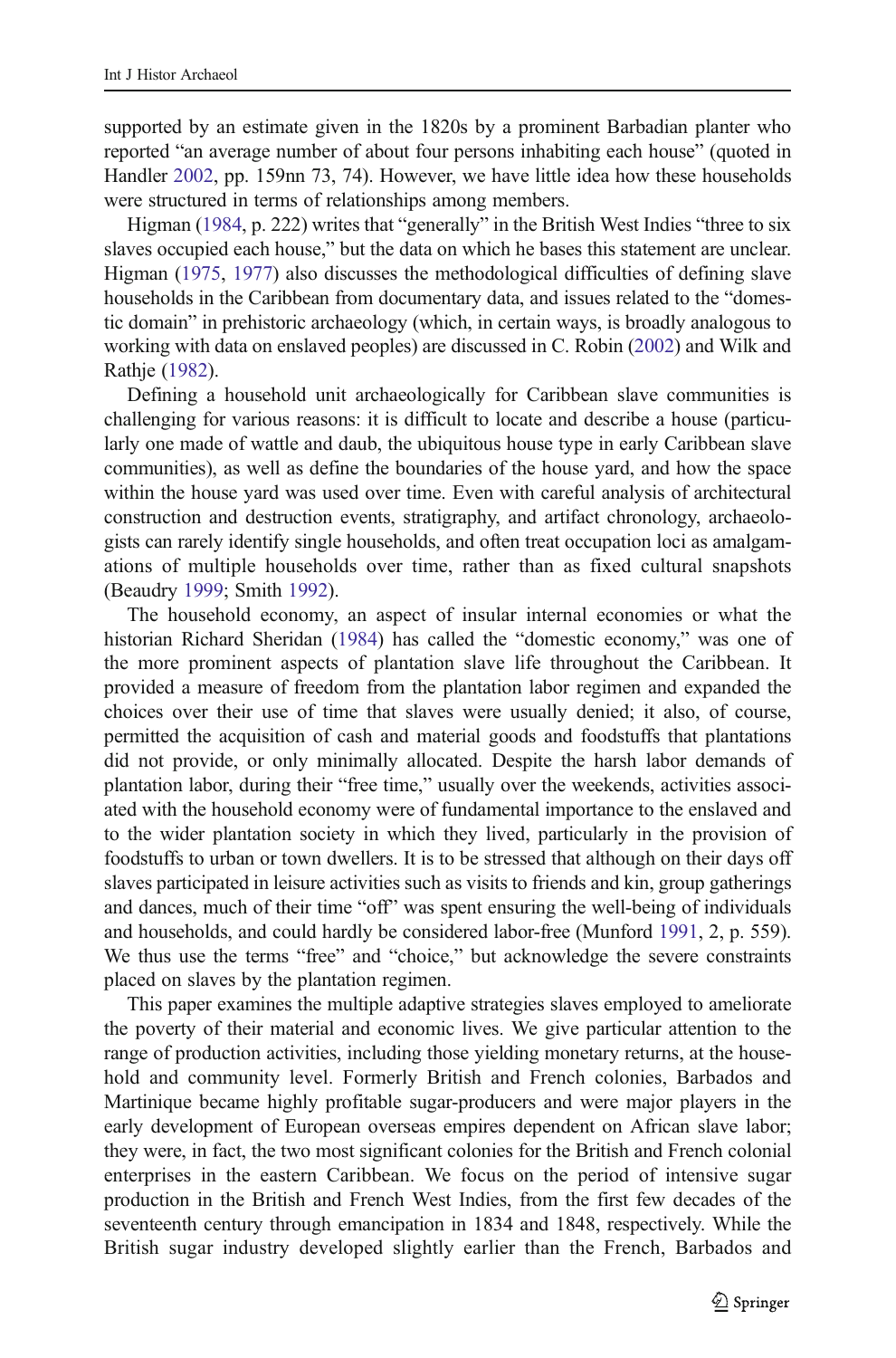Martinique represent principal loci for technological and economic improvements in the large-scale production of sugar, and the consequent dependence on slave labor.

These contrasting islands provide ideal case studies to comparatively examine the household economic activities of enslaved laborers in two prominent early sugar producing colonies. With this comparison, we examine the origins of the peasant and peasant-like adaptations that developed throughout much of the Caribbean after the end of slavery. Despite differences in their colonial regimes, administrative and legal practices, metropolitan cultural and institutional influences, variability in economic development and geographical differences, and enslaved West Africans from diverse backgrounds, the slave communities of Barbados and Martinique shared broad structural characteristics. This comparison demonstrates how plantation slaves formulated broadly similar economic adaptations, laying the foundation for what Mintz [\(1974,](#page-24-0) p. 145) refers to as "distinctively Caribbean life-styles" that continued to develop after emancipation.

Students of Caribbean slave life have long accustomed themselves to working with limited information. Although documentary sources for investigating the institution of slavery and the slave society and its political and economic dimensions are abundant, the more mundane aspects of slave sociocultural and domestic life are generally less accessible. For ethnographically useful information i.e., data on everyday lives, one must rely on European sources. The sociocultural data these sources yield, aside from reflecting Eurocentric prejudices and biases, are often very fragmentary, lack detail on a variety of ethnographic topics, and are highly variable in quality—a consistent problem encountered by ethnohistorians in general when dealing with populations marginalized by Europeans or largely ignored in their writings (e.g., DeCorse and Chouin [2003](#page-22-0), p. 9; Handler and Lange [1978,](#page-23-0) pp. 1–4; Kelly [1997;](#page-23-0) Lightfoot [1995](#page-24-0), p. 201).

Studies of household economies in particular, based on documentary data, usually limit themselves to the production and marketing of foodstuffs or subsistence crops while other activities are only occasionally and peripherally mentioned. Despite occasional exceptions (e.g., Berlin and Morgan [1993;](#page-21-0) Marshall [1993](#page-24-0); McDonald [1993\)](#page-24-0), such studies are usually concerned with only one territory. Although we use documentary or literary evidence to a considerable degree, we couple it with available archaeological data. Ideally, archaeological data can provide a more detailed picture of certain aspects of slave life by amplifying the documentary record, as well as providing data not in that record, and even raising new questions that do not emerge from literary sources alone (e.g., Denbow [2003](#page-22-0), p. 3; Handler and Lange [1978](#page-23-0), pp. 4, 216–219, 227–229).

A research strategy that uses both methodologies has proven "indispensible" in understanding the contact period between Native Americans and Europeans (Wilson and Rogers [1993](#page-25-0), p. 6), and studies of plantation slavery in the Caribbean since the early 1970s have demonstrated the utility of this strategy by yielding some of the only available direct and detailed evidence for cultural practices in particular undocumented slave communities (e.g., Armstrong [1990](#page-20-0), [1999](#page-21-0); Armstrong and Kelly [2000;](#page-21-0) Delle [2000;](#page-22-0) Farnsworth [2001;](#page-22-0) Handler and Lange [1978](#page-23-0); Hauser [2008;](#page-23-0) Haviser [1999;](#page-23-0) Heath [1999;](#page-23-0) Higman [1998](#page-23-0); Mathewson [1973](#page-24-0); Pulsipher [1990;](#page-24-0) Singleton [2001](#page-25-0); Wilkie and Farnsworth [2005\)](#page-25-0).

Over the past several decades historical archaeological studies (also utilizing documentary data) of plantation slavery in the Caribbean have increased in number. These studies have usually tended to focus on the location of slave work and living areas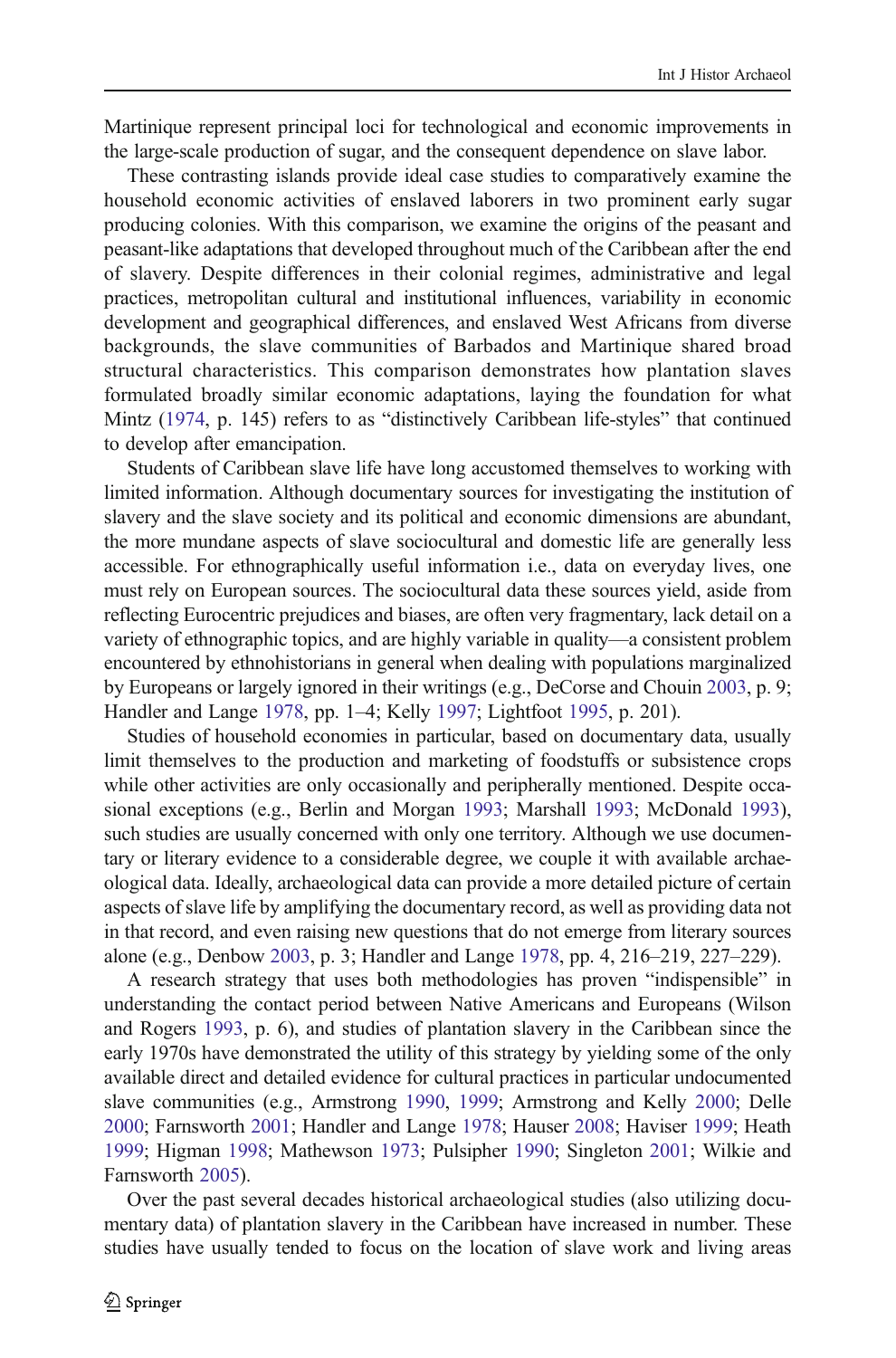relative to the main house and the industrial areas of the plantation (e.g., Lange and Handler [1985](#page-24-0)). Although such studies frequently touch on aspects of the slaves' household economy, particularly pottery manufacture and participation in internal markets, other aspects of the household economy, if they are mentioned at all, are only marginally treated (Armstrong [1999](#page-21-0), [2003;](#page-21-0) Armstrong and Fleischman [2002;](#page-21-0) Armstrong and Hauser [2009](#page-21-0); Armstrong and Kelly [2000](#page-21-0); Delle [1999](#page-22-0); Farnsworth [1999,](#page-22-0) [2001](#page-22-0); Handler and Lange [1978](#page-23-0); Haviser [1999;](#page-23-0) Higman [1998;](#page-23-0) Lenik [2009;](#page-24-0) Pulsipher [1991](#page-25-0); Schroedl and Ahlman [2002;](#page-25-0) Singleton [2001;](#page-25-0) Wilkie and Farnsworth [1999,](#page-25-0) [2005](#page-25-0)). In more recent years, historical archaeological research has more directly addressed domestic economies, focusing largely on the marketing of locally produced coarse earthenware pottery within and between islands as well as the material traces of consumption behaviors in slave households and communities (Armstrong [1990](#page-20-0); Hauser [2008,](#page-23-0) [2011;](#page-23-0) Hauser and Kelly [2011;](#page-23-0) Gibson [2009](#page-22-0); Kelly et al. [2008](#page-23-0); Kelly et al. [2008;](#page-23-0) Reeves [2011](#page-25-0); Wilkie and Farnsworth [2005](#page-25-0)).

While there have been archaeological investigations of plantation life and history in Barbados (e.g., Armstrong [2013;](#page-21-0) Armstrong and Reilly [2013](#page-21-0); Bergman [2013;](#page-21-0) Farmer [2011](#page-22-0); Finch [2013](#page-22-0); Finch et al. [2013;](#page-22-0) Handler and Lange [1978;](#page-23-0) Handler et al.1989; Loftfield [1996/97](#page-24-0), 2001; Shuler [2005](#page-25-0)), these investigations have not been specifically directed toward household production activities even though they sometimes have yielded relevant ceramic and other material data. Thus, the Barbados data we use in this paper are largely based on detailed long-term research into the written record (see, for example, Handler [1971a](#page-22-0), [1991](#page-22-0)). Despite its relative richness, however, this record often lacks specificity and comprehensive details on a variety of dimensions of slave life, including the household economy. The research on Martinique, on the other hand, has thus far been based on a less exhaustive review of documentary materials; however, archaeological research in Martinique has specifically focused on the slaves' household economy. By expanding data in the documentary record it provides a more detailed picture in a way that is lacking for Barbados. Thus, in the following pages we incorporate data from the site of Habitation Crève Cœur, an early sugar plantation in Martinique.

Crève Cœur operated as a sugar plantation from the 1760s to the end of the nineteenth century; during this period its enslaved population probably averaged approximately 100 persons. In its general layout, size of its slave population, location of the slave village, stables, and core buildings of plantation operations, Crève Cœur was a fairly typical medium to large sugar plantation. Containing approximately 670 ac (271 ha), the plantation is situated on the southern peninsula of Martinique (see Fig. [1](#page-1-0)), not far from Marin Cul-de-Sac, an economically active harbor for many years. Over four field seasons (2005, 2007, 2008, 2010), Kenneth Kelly, University of South Carolina, and his team conducted archaeological research at Crève Cœur, oriented to recovering material vestiges of slave life. Excavations took place at six slave occupation loci, identified as terraced platforms on the slopes of the hill ascending behind the main house (Maison de Maître). While particular house constructions were delineated, due to the re-use of platforms and mixing of chronologically distinct deposits, each platform was considered an accumulation of materials from several households. The excavations yielded over 45,000 artifacts, including ceramics, metal, glass, bone, daub, charcoal and stone.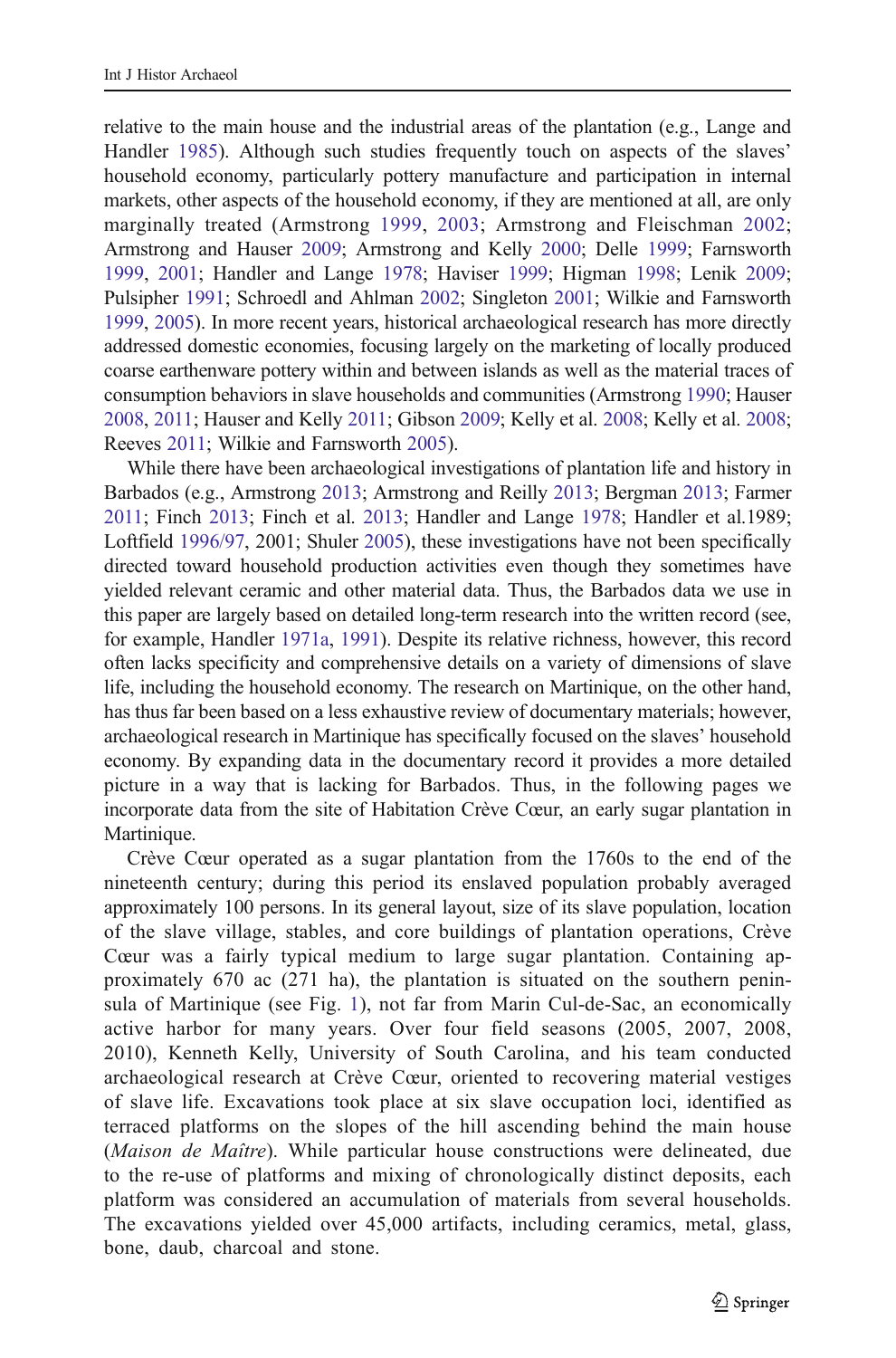#### Barbados and Martinique: Sugar Plantations and Slave Labor

The European colonization of Barbados and Martinique began in the first few decades of the seventeenth century. During the early years of settlement, their economies involved the small-scale production of food crops for local consumption and export crops such as tobacco, coffee, and indigo. Profits were generally precarious, farms small, and European indentured servants were a major part of the labor force. The shift from small-scale mixed crop farming to the large-scale commercial production of sugar on plantations began in Barbados in the early 1640s and in the 1660s in Martinique. This shift led to new labor demands, which were filled by an increasing dependence on the transatlantic slave trade and the exploitation of captive Africans and their descendants.

Between the 1680s and 1834, despite fluctuations in ownership and acreage, Barbados contained an average of about 400 medium (defined as having at least one sugar mill) to large plantations within its  $166mi^2$  (430 km<sup>2</sup>). Taken as a whole, Barbadian plantations averaged about 265 ac (107 ha), slightly more than half were between 100 and 300 ac  $(40-121$  ha), and only 6 % were larger than 500 ac  $(202$  ha). From the early 1700s, the island's enslaved population was somewhat over 50,000, by the early nineteenth century it was over 70,000, and at emancipation in 1834 it was around 83,000; the vast majority of these people, perhaps as much as 88 % or more, lived on plantations or smaller farm units (Handler and Lange [1978,](#page-23-0) pp. 38–39; Handler [2002](#page-22-0)). By contrast, the land area of Martinique is approximately 436mi<sup>2</sup>  $(1,129 \text{ km}^2)$ , and from 1671 (the earliest year for which we have figures) to 1857, its plantations increased from 111 to 498 middle to large sucreries, averaging about 420 ac (170 ha) each, but with some larger than 2,000 ac (809 ha) (Kimber [1988](#page-23-0), p. 175; Moreau de Jonnès [1840,](#page-24-0) p. 231). The enslaved population also increased on Martinique, from around 14,000 in 1,700 to 83,416 in the late eighteenth century, and then decreased to 74,100 at emancipation in 1848, mostly due to manumissions; approximately half of the enslaved were attached to sugar plantations (Kimber [1988,](#page-23-0) p. 176; Leti [1998](#page-24-0), p. 25; Moreau de Jonnès [1840,](#page-24-0) pp. 17, 231). Although Barbados was less than half the size of Martinique in area, its enslaved population was equal to or larger than Martinique's throughout their periods of slavery.

The differences in the density of plantations and populations between the islands can be largely attributed to their geographic differences. Compared to the mountainous, volcanic terrain of Martinique, which is similar to other islands in the Windward chain of the Lesser Antilles, Barbados is low lying with a gently undulating topography (except for the one-seventh of land area that comprises the hilly and rugged Scotland District) and is largely composed of coral-capped limestone terraces with rich agricultural soils. When first colonized, the island was densely wooded. By the last half of the seventeenth century, however, a good portion of its forest cover had been removed while sugar plantations were assembled, as in Martinique, by joining together smaller holdings. The plantations rapidly spread and consumed most of the island's arable land, including good parts of the Scotland District. On the other hand, in Martinique (as in other Windward islands) with its mountainous topography and thickly forested interiors, sugar plantation development was largely confined to low-lying and more level coastal areas and valleys except for the northern forested mountains which were better suited for crops such as coffee and tobacco (Kimber [1988](#page-23-0), p. 175).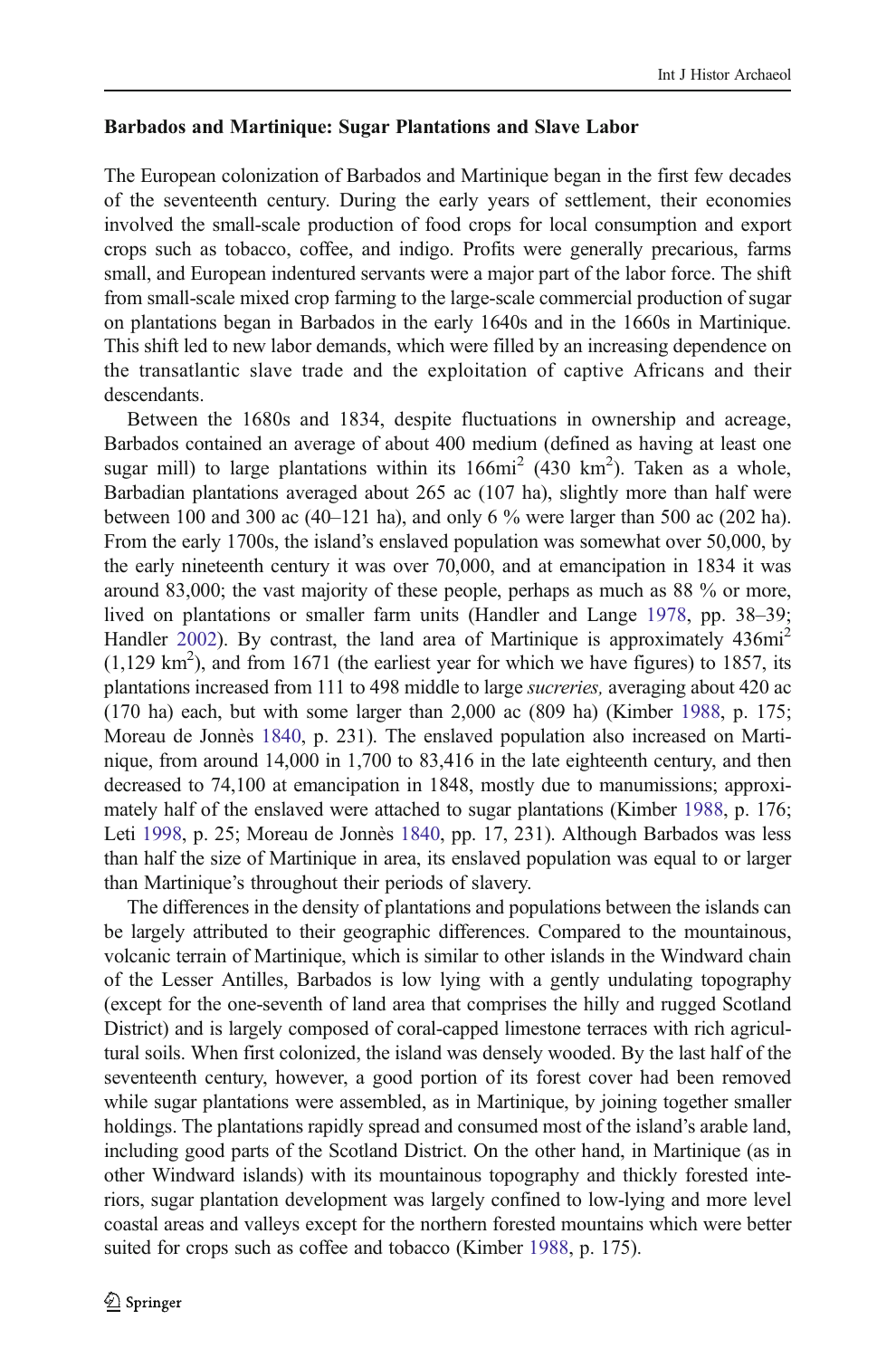On both islands plantation slaves lived in small settlements (called the "Negro yard" in Barbados, and "rue cases-nègres" in Martinique). Dwellings were usually arranged in irregular clusters (in Barbados) or scattered on either side of a central road or path (in Martinique), and were located not far from the area containing the slave master's house, the sugar works, stables, and other outbuildings (the "yard" in Barbados; "habitation" in Martinique). Because of topography and size of the islands, the settlements in Barbados were in closer proximity to each other than those in Martinique. Settlements varied in size, but could range from 40 or 50 inhabitants to upwards of 200 to 300, occasionally more, on the largest estates. Reflecting a pattern found on sugar plantations throughout the Americas, these settlements made for relatively compact social units or communities where there was a great deal of physical and social intimacy. Most leisure time as well as the slaves' most important daily social interactions took place in these settlements.

Despite the demands of the plantation labor regimen, enslaved laborers on both islands (as elsewhere in the Caribbean) had some "free" time which they could generally devote to activities of their choice, including those related to their own material interests and economic gain. The duration of this "free" time varied by the season and other factors (e.g., Higman [1984](#page-23-0), pp. 186–188), but was usually on the weekends, normally lasting from Saturday afternoon or evening to Sunday night or early Monday morning.

In Barbados and Martinique, as well as in other New World plantation societies, slaves were generally on the job from "sunrise to sunset," although the number of hours doing plantation labor during the day or year could be quite variable (cf. Higman [1984,](#page-23-0) pp. 186–188; Roberts [2006](#page-25-0)). In general, the cane harvest, or crop season, demanded longer work hours. By long-honored custom, however, extending deep into European tradition and widespread in the British and French West Indies, plantation field labor was generally not required on Sundays (except for that relating to maintenance of the plantation's livestock and horses), even though plantation managements were far from universal in adhering to this norm. In any case, Barbadian slaves (except for domestics, watchmen, and livestock keepers) were usually left to their own devices on Sunday, and later in the slave period for parts of Saturdays as well. As elsewhere in the West Indies, Sundays were also the main market days though, under pressure from the British government to Christianize the slave population, in 1826 the Barbados legislature passed the "Sunday and Marriage Act" (Barbados [1826b\)](#page-21-0) which effectively banned Sunday markets; for the first time in Barbados history a law specified that slaves were to be released from plantation work on Sundays. The act, however, was not intended to eliminate marketing activities and thus Saturday became the main market day, a custom that has endured to the present day.

Plantations in the French Antilles followed similar labor schedules during the agricultural cycle, but from early in the colonization of Martinique, unlike Protestant Barbados, Sunday was a mandatory "free" day for slaves to attend Mass. Yet, from the seventeenth century, Sunday was also the main market day. In 1685, the French crown established the Code Noir, a charter regulating slavery in the colonies, part of which required that slaves were to be relieved of plantation labor on Sundays and Catholic holidays. This decree seems to have been generally followed by Martinique planters, but by the early eighteenth century, these planters increasingly obliged their slaves to grow their own food on Saturdays, thus relieving the planters of the economic burden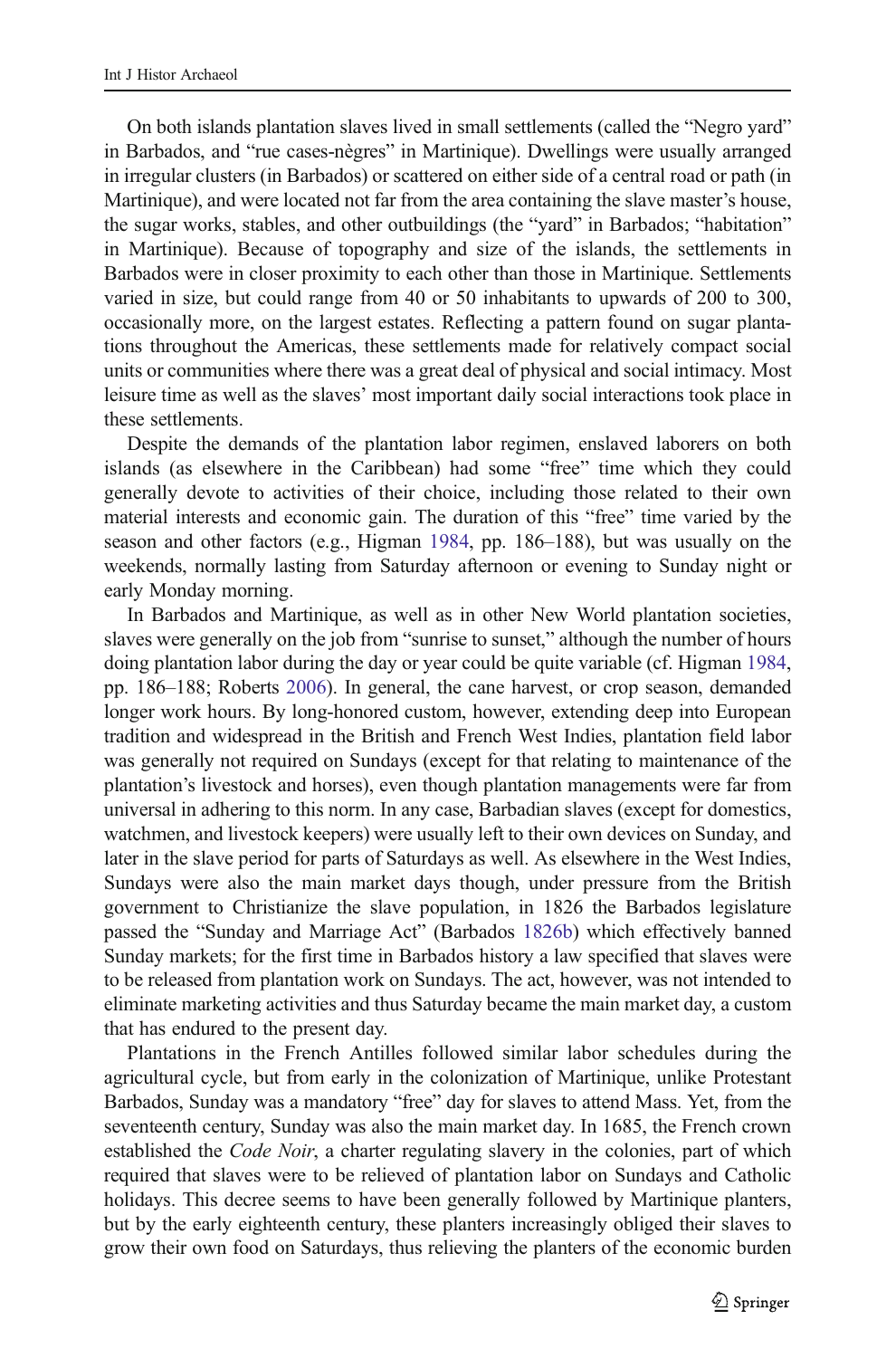of feeding them (Debien [1964,](#page-21-0) pp. 147–151, 195–200; Labat [1724,](#page-23-0) 4, p. 190; Munford [1991,](#page-24-0) 2, p. 543; Tomich [1993,](#page-25-0) p. 226).

In Barbados, in addition to Sundays and occasional Saturday breaks, plantation field slaves and tradesmen (carpenters, coopers, masons) were generally released from labor on Christian holidays (Christmas day, Good Friday, Easter Monday), and during particularly bad weather or storms. Slaves were also sometimes given a holiday in celebration of the planter's or a family member's birthday; or, particularly toward the end of the slave period, they were relieved of labor for the Harvest Home, celebrating the end of the "crop season." For most of the slave period in Barbados, Christian holidays were not mandated by law, but such was the case in Martinique and other French colonies from an early period (Debien [1974](#page-22-0), p. 154; Handler and Frisbie [1972,](#page-23-0) p. 11; Handler and Lange [1978](#page-23-0), pp. 88–89).

Contemporary independent estimates and figures indicate that Barbadian working (i.e., not aged or infirm) adult slaves were generally exempt from plantation work demands for about 54 to 61 days during the year (Barbados Council [1824,](#page-21-0) pp. 108–09; Dickson [1814](#page-22-0), p. 433; Handler and Lange [1978,](#page-23-0) p. 82; [Society for Improvement 1811](#page-25-0)– [16,](#page-25-0) pp. 13–14), and thus were generally "free" of assigned labor tasks and could pursue activities of their choice. Since Martinique plantation slaves were compelled to grow their own foods on Saturdays, they had approximately 91 "free" days annually (Debien [1974\)](#page-22-0). Activities pursued during this "free" time included tending gardens, collecting firewood and making charcoal, repairing houses, making handicrafts, engaging in food collecting activities, attending the weekend dances that were ubiquitous in Caribbean plantation societies, and marketing and trading. The importance of this "free" time to the enslaved cannot be overstated.

Archaeologically recovered materials offer direct evidence of the economic activities of slaves during their "free" time. At least some of the "luxury" items, i.e., goods not normally allocated by plantations, associated with slave occupations in Martinique may reflect their active role in the island's marketing system. These items were not subsistence materials, and were probably not distributed by plantations unless under special circumstances, such as rewards for good service or conformity to management norms (cf. Handler and Lange [1978](#page-23-0), pp. 77–80, 225–226; Orser [1990,](#page-24-0) p. 116). Excavations at Crève Cœur recovered numerous "luxury" items many of which were probably acquired through trade or purchase (possibly theft and gifting as well) on the internal market. These included umbrella/parasol parts (umbrellas or parasols also may have been "luxury" items in other French colonial contexts; cf. McDonald [1993,](#page-24-0) p. 294), doll fragments, perfume bottles, coins, metal earrings, rings and pendants, and other items of personal adornment such as buttons and hundreds of Europeanmanufactured glass beads. Glass beads, in particular, were highly marketable and valued by enslaved women who bought and sold them at the markets (D'Orbigny [1841,](#page-21-0) p. 26; Renouard [1822](#page-25-0), p. 247). As is well known, glass beads were prominent trade items during the transatlantic slave trade. Although captive Africans were usually stripped of most of their personal belongings before they boarded the slave ships, some beads found in New World archaeological sites may have come across the Atlantic with their owners, while others may have been distributed to them during the Middle Passage (Handler [2009](#page-22-0)). Still others were probably acquired in New World settings through marketing or trading activities (or, possibly, theft or plantation "rewards"). It can be noted that glass beads (representing a variety of types) were among the most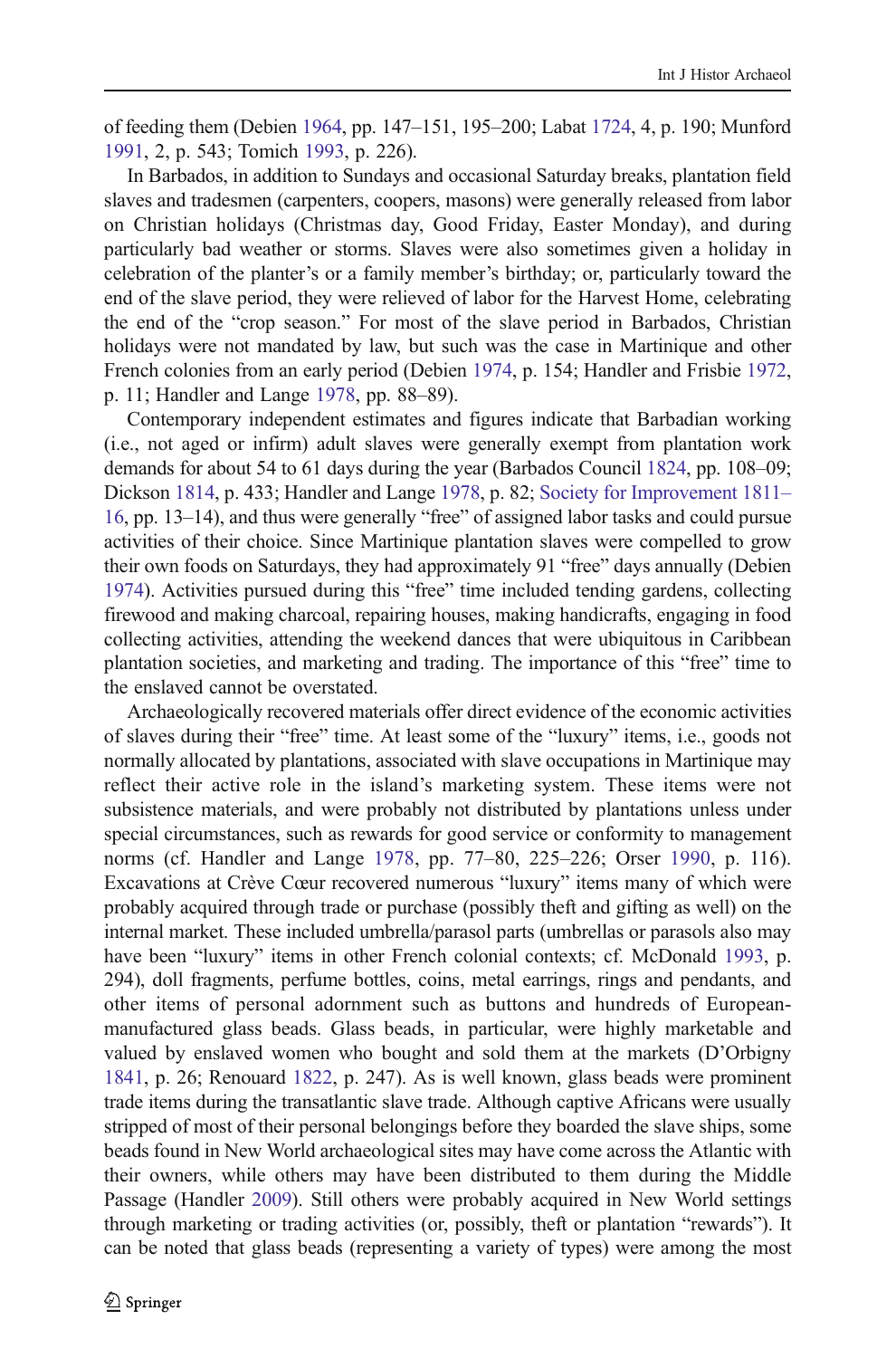common artifacts recovered from a plantation burial ground in Barbados (Handler and Lange [1978,](#page-23-0) pp. 133–135, 144–150, 222–227).

#### Farming: Subsistence Crops

By the mid- to late-1700s and early 1800s, the food supplies of British West Indian slaves were acquired through different methods. Broadly speaking, in Jamaica and the Windward Islands, foods were sometimes imported, but slaves relied to a considerable degree on small plots of land by their houses and, more importantly, on their "provision grounds." The "provision grounds" were usually located in unused or marginal plantation lands, sometimes relatively distant from the slave settlement, in which plots were allocated to individuals or households where they were expected to grow their own food. In the Leeward Islands plantations grew foodstuffs, but there was a much greater dependence on imports. This distinction between "home-fed" and "foreign-fed colonies" was made in the early nineteenth century by the abolitionist James Stephen [\(1824](#page-25-0)–30, 2, p. 261) in his classic study of British West Indian slavery. Had Martinique been British, Stephen might have characterized it as a "home-fed" colony, but Barbados, as Stephen phrased it, "is of a middle character." In Barbados, slave foods were imported as well as grown on plantation lands, locally called "provision grounds," that is, undivided plantation acreage worked collectively by slave gangs as part of their normal work assignments. It is to be noted that the term "provision ground" had a somewhat different meaning in Barbados than it had in Jamaica and the Windwards.

Despite the occasional consumption of animal products, the slave diet in Barbados as on other sugar islands was overwhelmingly vegetable. It primarily consisted of root crops (collectively referred to as roots or ground provisions), such as sweet potatoes (the most important), yams, and eddoes, as well as corn (primarily Guinea corn [sorghum], secondarily maize [Indian corn]). Corn was the major staple for most of the period of slavery, although around the mid-seventeenth century, it was plantain; plantain acreage decreased over the years but it continued to be grown on some plantations up to the late eighteenth century. (In Martinique, on the other hand, manioc was the main provision crop, with yams, potatoes, and occasionally plantains supplementing manioc as the major staple; maize was not favored and up to modern times, it "has remained a chicken feed" [Debien [1974](#page-22-0), p. 186; Kimber [1988](#page-23-0), pp. 199– 200; Moreau de Jonnès [1817](#page-24-0), pp. 83–84].) In Barbados, "ground provisions" and corn were grown on plantation provision grounds or intercropped with growing sugar cane. They were usually distributed weekly– in earlier years on late Saturday afternoons and in later years on Sunday mornings after various chores had been performed, and these rations were fundamental to the slave diet. Ideally salt fish was allocated weekly as well. Although provision grounds yielded a good portion of the plantation slave's diet, a small portion also came from his own gardening efforts on small plots (e.g. Barbados Assembly [1818,](#page-21-0) p. 42; Barbados Council [1824,](#page-21-0) p. 93; Clarke [1823](#page-21-0), p. 30; Coleridge [1832,](#page-21-0) pp. 125–126; Gunkel and Handler [1970](#page-22-0), pp. 10–11; Handler [1967](#page-22-0), p. 290; Jordan [1824,](#page-23-0) pp. 4, 11; Ligon [1657,](#page-24-0) pp. 37,114; Nicholls [1790,](#page-24-0) p. 332; Pinckard [1806,](#page-24-0) 1, p. 368; Porteus [1807](#page-24-0), pp. 195–196).

By the mid-eighteenth century, there were two types of garden plots in Barbados. One was a sub-division in a special field that the plantation set aside specifically for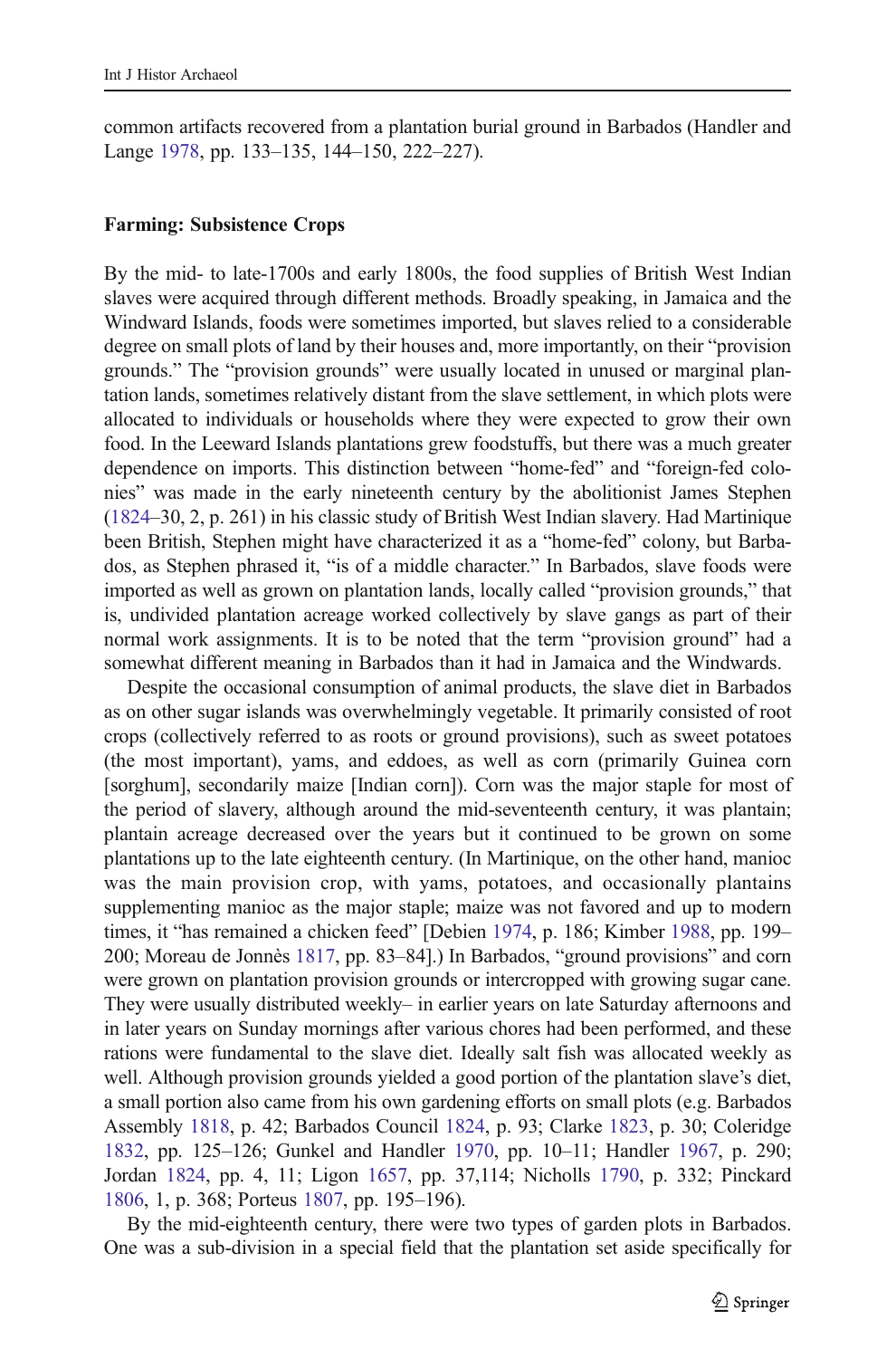slave use. Individuals or households were allocated small parcels in this special field which was distinguished from other plantation fields where food crops were raised, i.e., the "provision grounds," and was referred to as the "Negro ground," "Negro land," or "Negro garden." The "Negro ground" was situated at the margins of sugar fields or adjacent to the slave settlement but not literally within it. (In other territories "provision grounds" were synonymous with what in Barbados was called the "Negro garden" [cf. Berlin and Morgan [1993](#page-21-0), p. 23]). The other type of garden, ubiquitous in New World slave societies, apparently meriting no special local term was around the slave dwellings in the settlements (Handler [2002\)](#page-22-0). On these "small patches of garden," George Pinckard ([1806](#page-24-0), 1, p. 368), a visiting British naval doctor observed in 1796, "it is common for the slaves to plant fruits and vegetables, and to raise stock. Some of them keep a pig, some a goat, some Guinea fowls, ducks, chickens, pigeons, or the like." These house plots or house gardens were small and hardly sufficient to raise much more than meager supplements to plantation food rations. Yet they were important features of the slaves' household economy.

This gardening system started very early in the history of plantation slavery in Barbados. However, at no time, unlike Martinique and other volcanic islands in the Windwards where arable and accessible land for sugar production was limited (e.g., Marshall [1993](#page-24-0)), were the enslaved made responsible for the entirety of their sustenance. Planters in these islands concerned with maximizing profits by reducing expenses did not want to sacrifice potentially viable sugar acreage for slave provisioning.

The food crops Barbadian slaves cultivated in their house plots and the "Negro ground" were essentially the same as those grown in plantation provision grounds, sometimes supplemented by other vegetables such as greens, cassava/manioc or pigeon peas, and occasionally a fruit tree or two. By the 1820s and early 1830s gardens may have become more diversified, possibly including such plants as okras, pumpkins, and hot peppers.

Available information is too meager to ascertain how much of the average food crop production was consumed by the producing households and how much was destined for the internal market. As the years progressed, however, it is clear that the sale or barter of produce, occasionally including portions of their weekly plantation rations, on the internal market became a major device by which enslaved Barbadians (as with their brethren on other islands) acquired cash or goods to satisfy a variety of consumption needs, including additional and different foods to diversify their monotonous diets. They "were at liberty" observed Pinckard in 1796 [\(1806](#page-24-0), 1, pp. 369–370), in a comment that could be extended to all "home-fed" colonies, including those claimed by the French, "to take the whole of their own private stock to market, and to procure whatever additional comforts they prefer . . . and the markets of the island depend almost wholly upon this mode of supply." The internal marketing system, in which slaves were major players but which also included white and, increasingly, freedmen hucksters, was a fundamental institution in Barbadian society (Handler [1974,](#page-22-0) pp. 125– 130; Beckles and Shepherd [1991;](#page-21-0) cf. Mintz and Hall [1960](#page-24-0), the foundational study for this aspect of West Indian slave societies). Moreover, by the first few decades of the 1800s, as we discuss below, Barbadian slaves were actively engaged in growing cash crops that were specifically intended for the external or overseas market.

In contrast to Barbados, plantation slaves in Martinique generally depended much less on plantation rations for their food supplies, especially in the later periods of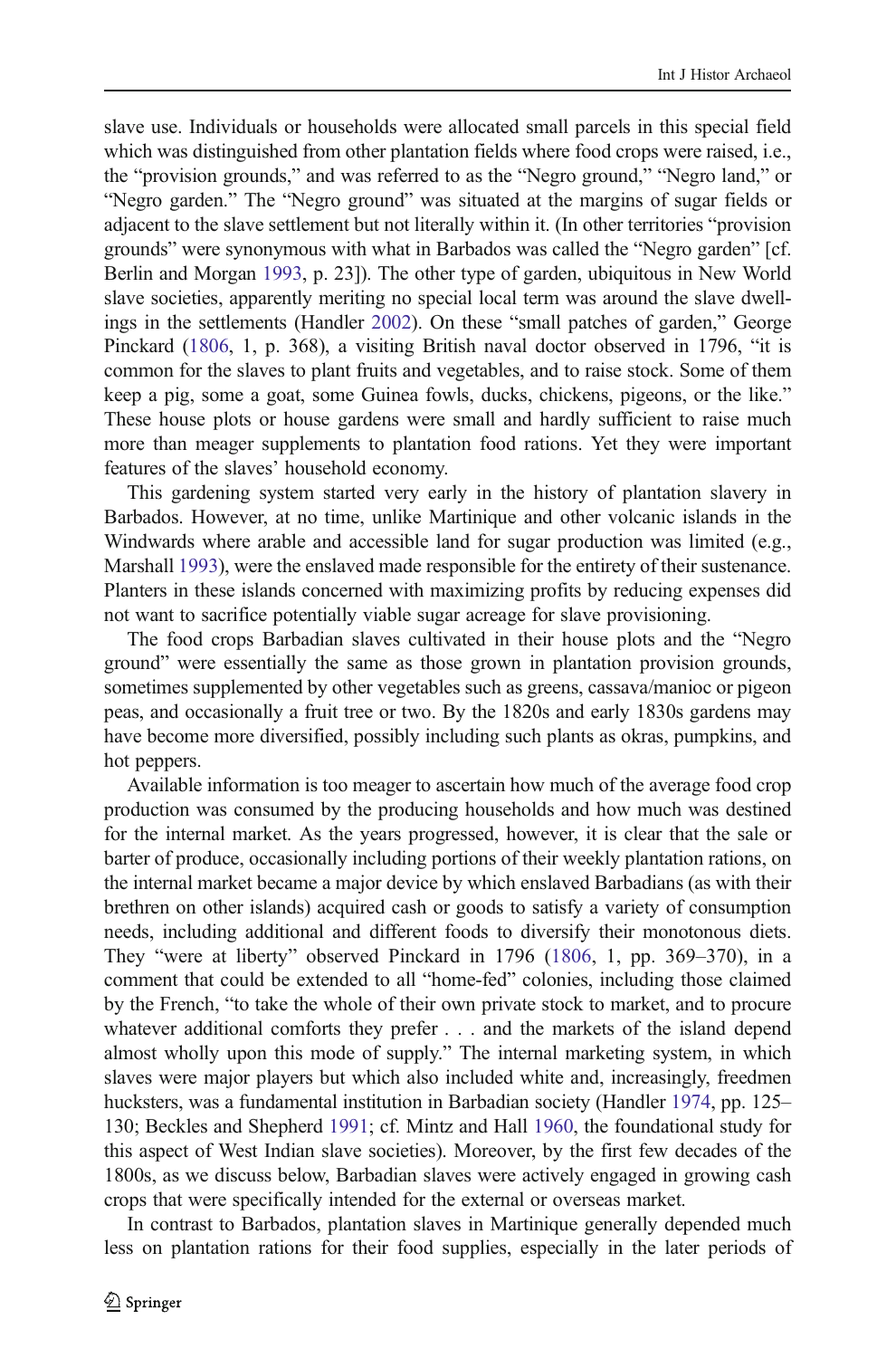slavery. After sugar was introduced by Dutch refugees from Brazil in the midseventeenth century, rations of salt beef, salt fish, and other provisions were common, but some Martinique planters, in order to reduce their expenses, adopted what Jean Baptiste Du Tertre, the French priest and historian, refers to as the "Brazilian" model for slave provisioning. Planters adhering to this system provided a labor-free day, usually Saturday, compelling slaves to grow crops in both provision grounds and house-yard gardens, raise livestock and poultry, and harvest fish and shellfish during this time (Du Tertre [1667](#page-22-0)–71, 3, pp. 515–516; cf. Tomich [1993\)](#page-25-0). However, in Martinique, unlike Barbados, "provision grounds" were plots of land (locally referred to as place à Nègres [Kimber [1988](#page-23-0), p. 174]) on the estate margins, often in the thickly wooded hillsides or mountain slopes, in which the enslaved were compelled to grow most or all of their food. These plots were sometimes a considerable distance from their dwellings. In the late seventeenth and early eighteenth centuries, the Dominican priest Père Labat [\(1724,](#page-23-0) 2, p. 62) observed that the slave diet was very poor, rations were sparse, and slaves depended almost solely on produce from their gardens and the animals they raised. In order to remedy this situation, the Code Noir, among provisions for clothing and shelter, also mandated a standardized dietary minimum with weekly rations for slaves in all the French colonies. The *Code Noir*, as Tomich [\(1993,](#page-25-0) p. 224; 362 n10) has explained, "sought to make masters totally responsible for the maintenance of their slaves." With respect to food "the practice of relying on individual slave gardens and free Saturdays in lieu of rations was to be suppressed in favor of regular weekly food allowances of determined composition and quantity."

British West Indian colonies, with their own planter/merchant legislatures, were more autonomous in constructing their own slave codes and in Barbados, in particular, no laws mandated what food rations plantation slaves should receive—each owner decided for himself; even had such laws existed, it is highly unlikely they would have been enforced. Such was, in fact, the case in Martinique. Despite provisions in the Code Noir the provision ground system was too firmly embedded in the social matrix. Although the French government promulgated various ordinances throughout the eighteenth century to reconcile the plantation ration system with the existence of plots in provision grounds, planters rarely adhered to these ordinances (Debien [1964](#page-21-0), p. 184; Tomich [1993,](#page-25-0) p. 225). Despite the efforts of the metropolitan government to limit slave self-provisioning, the efforts were unsuccessful and enslaved laborers were compelled to procure their own food resources during their "free" time (e.g., Thibault de Chanvalon [1763,](#page-25-0) p. 108). Many Martinique planters allocated some imported rations, such as salt beef and salt cod (salt meat was rarely distributed by Barbadian plantations—fresh meat practically never—but dried salt fish was often given weekly); in fact, salt cod was considered a major provision (Moreau de Jonnès [1817](#page-24-0), p. 4). As in earlier periods, the provision ground system (with house yard gardens) and free Saturdays and Sundays was the norm for most slaves in Martinique during the nineteenth century (Tomich [1993,](#page-25-0) p. 229; 361 n1; Schoelcher [1841\)](#page-25-0). By emancipation in 1848, slave self- provisioning was almost completely substituted for plantation rationing, a system quite different than Barbados; however, on both islands, the internal marketing system was an important element of slave life.

Early accounts of Martinique indicate that in the seventeenth century, slaves were growing peas, potatoes, manioc, yams, various fruit and herbs (e.g., Du Tertre [1667](#page-22-0)–71, 3, pp. 516–524). By the early eighteenth century, Labat [\(1724,](#page-23-0) 2, p. 59) recorded the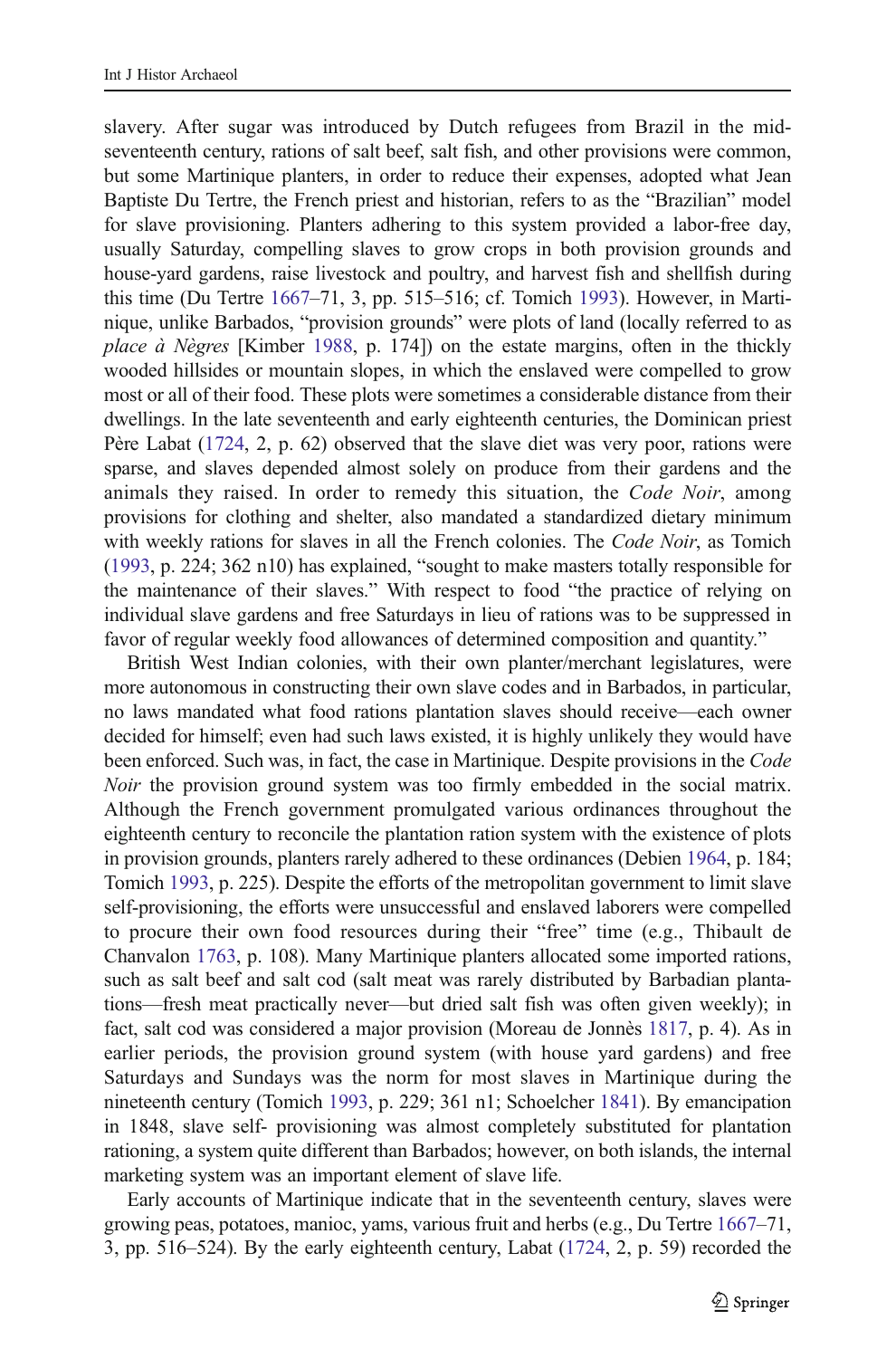cultivation of numerous roots and vegetables in provision grounds, and fruit trees, such as papaya and melon, in house yard gardens, for both household use and domestic sales. As custom compelled the cultivation and marketing of crops early in Martinique's history, by the eighteenth century and until emancipation in 1848 not only the slaves but also the colony as a whole was essentially dependent on slave gardening activities for provisions (e.g., Lavollée [1841](#page-24-0); Soleau [1835,](#page-25-0) p. 93). By emancipation the foundations of a post-emancipation free peasantry had been firmly established (cf. Horowitz [1967;](#page-23-0) Kimber [1988](#page-23-0), p. 220).

#### Farming: Cash Crops

Not only did slaves on both islands produce subsistence crops for their households and the islands' internal markets, but their production activities also extended to cash crops. These crops were specifically produced for an export market.

The evidence for slave production of cash crops does not become strong in Barbados until the later years of slavery. By the late 1810s and early 1820s, if not earlier, there is clear evidence for the production of cash crops on their small house plots. The Barbados legislature had enacted numerous laws in the seventeenth, eighteenth and early nineteenth centuries circumscribing slave marketing in general and in particular to prevent their selling cash/export crops, such as sugar, cotton, and aloes. These were also plantation crops and were sometimes (or, often, depending on the perspective of the primary source writer) stolen by slaves to sell on their own. These restrictive laws never really succeeded in achieving their aims. Planters commonly complained of theft from plantation stores, and because of legal restrictions imposed on slaves they would usually, clandestinely, sell their goods internally to white (or freedmen who acted as white agents) hucksters or shopkeepers; in the case of cash crops these middle men were essential to the distribution chain leading to exports (e.g., Barbados Assembly [1818,](#page-21-0) pp. 37, 42; Browne [1926,](#page-21-0) p. 112; Coleridge [1832,](#page-21-0) pp. 125–126; Colthurst [1835](#page-21-0)–38, p. 44; Davy [1854](#page-21-0), pp. 90–91; Hovey [1838,](#page-23-0) pp. 109–110; Jordan [1824](#page-23-0), p. 4; Moore [1801](#page-24-0), pp. 251–257; Pinfold, C [1762,](#page-24-0) p. 457; Poyer [1808,](#page-24-0) pp. 581–583; Schomburgk [1848](#page-25-0), pp. 84–85; [Society for Improvement 1811](#page-25-0)–16, pp. 87–88; Thome and Kimball [1838](#page-25-0), p. 64).

However, in 1826, clauses in the major "Slave Consolidation Act," the most comprehensive and lengthy slave law in Barbados history, not only contained provisions dealing with slaves who were suspected of having stolen cotton, ginger, aloes, sugar cane "or other staple and export production," it also encouraged "industrious and honest slaves . . . in the cultivation of cotton and aloes." The law removed all legal barriers to the production and marketing of these crops and permitted slaves "the like protection in the cultivation and sale of those articles as at present secured by law to the white and free inhabitants" (Barbados [1826a;](#page-21-0) cf. Handler [1974](#page-22-0), pp. 97–100). The production of minor export crops increased, and by the end of the period of slavery, an island visitor in 1833 generalized, "The negroes, on their own grounds" were cultivating "arrowroot, ginger, cotton, and aloes, for exportation" (Rolph [1836](#page-25-0), p. 52); he could have added sugar cane as well. Some of these crops, such as sugar cane and arrowroot (the latter particularly well adapted to independent production by slaves) were to become important to small-scale agriculturalists well beyond the period of slavery (Handler [1965,](#page-22-0) [1966,](#page-22-0) [1971b\)](#page-22-0).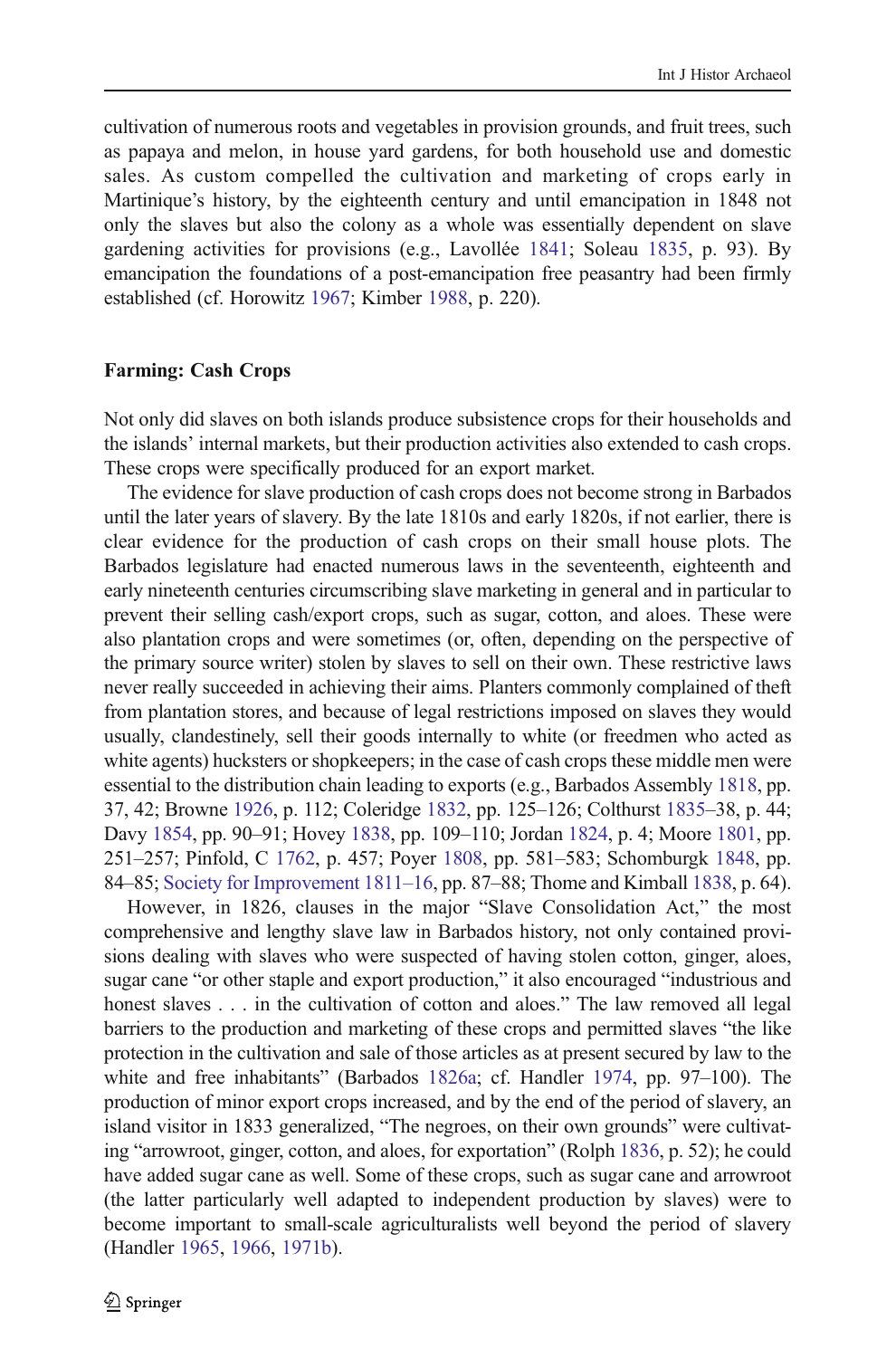We currently have limited, albeit suggestive, documentary evidence for the production of cash crops by Martinique slaves. In the early seventeenth century, Labat [\(1724,](#page-23-0) 3, p. 57; 4, p. 190) observed that slaves were growing both cotton and tobacco in their gardens for market sales, and later in the seventeenth century Du Tertre reported that despite a ban on selling sugar dictated by the *Code Noir*, slaves were not only selling sugar but also cotton and spices. An order in January 1734 further prohibited slaves from selling coffee and cotton, but these regulations were poorly enforced and slaves continued to market these crops, albeit in a more clandestine manner (Bergerac [1786](#page-21-0), p. 262). Of course, these ordinances and reports of marketing do not necessarily imply that slaves themselves were producing such crops; they could have been taking them from plantation stores and selling them on the market—practices that occurred in Barbados. Presently, we lack direct evidence for the production of cash crops by Martinique slaves in the nineteenth century, but we assume they did, judging by crops produced by the post-emancipation free peasantry (e.g., Kimber [1988](#page-23-0)).

While tobacco was grown by early European colonists in Martinique, by the end of the seventeenth century it had been supplanted by sugar cane, and enslaved laborers and free blacks became the major producers of the island's tobacco—providing another commodity that could be disposed of (or acquired) in local markets (Renouard [1822](#page-25-0), p. 187). Excavations at Crève Cœur yielded over 1,000 fragments of Europeanmanufactured white kaolin tobacco pipes (also a common artifact on Barbados plantations). Tobacco was an important commodity to the enslaved and the presence of pipes suggests its important role in slave culture; the pipes themselves could have been obtained at markets or distributed by the plantations as a reward for good performance or behavior (Debien [1974](#page-22-0), pp. 178, 195; Du Tertre, [1667](#page-22-0)–71, 3, p. 519; Labat [1724,](#page-23-0) 4, p. 190; Munford [1991](#page-24-0), p. 560; Tomich [1993,](#page-25-0) p. 233; cf. Handler and Lange [1978,](#page-23-0) passim). As pipes were present in all contexts at Crève Cœur, including those of the late eighteenth century and post-emancipation era, it is clear that tobacco and pipe smoking were important to the slave community, as were tobacco and pipes to the slave communities of Barbados (Handler and Lange [1978,](#page-23-0) pp. 133–135).

[Note: Tobacco had been a major cash-export crop in Barbados before the "sugar revolution" in the mid-seventeenth century. However, its importance decreased and by the mid-eighteenth century it was planted sparingly and mostly "by the slaves and the poorer sort of white inhabitants, but none for exportation" (Hughes [1750,](#page-23-0) p. 134). Tobacco was a valued commodity and was sold or exchanged on the internal market; this was also a major way, aside from plantation "rewards," by which slaves acquired European-manufactured kaolin pipes (Handler and Lange [1978,](#page-23-0) pp. 133–134.)

#### Poultry and Livestock

An adaptation important to the household economy, existing in all New World slave societies, was the raising and marketing of livestock and poultry. This economic activity, still important for many rural West Indians, is often overlooked in historical studies.

In no British or French Caribbean slave society were slaves protected in the law for property they held, whether that property included objects or goods they manufactured, crops they grew on their patches of land, or the livestock and poultry they raised and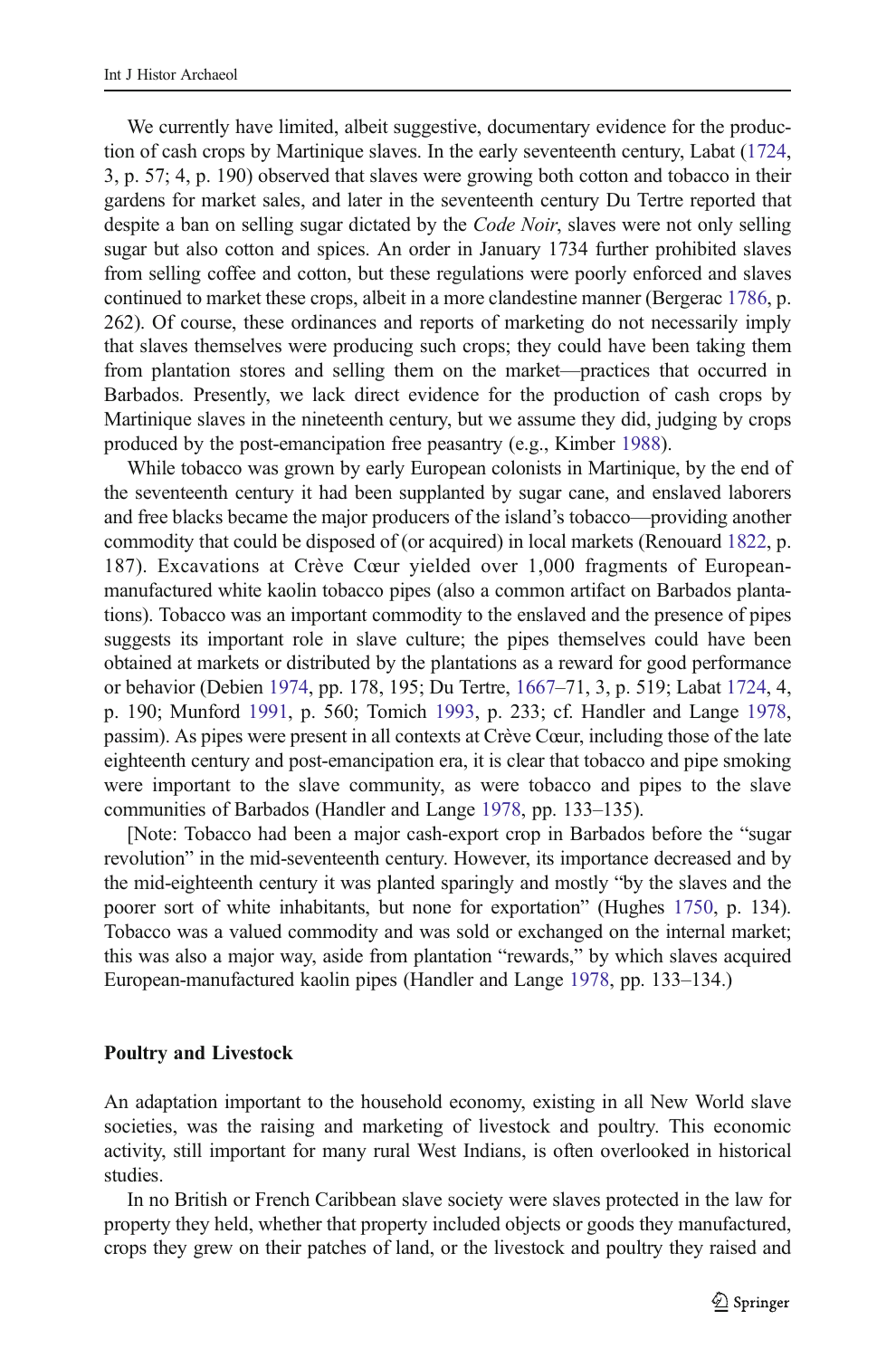marketed. Neither Martinique nor Barbados was an exception to this general rule. In Barbados by long-standing custom, never legally codified until the final decade of the slave period, slaves had the "liberty of raising livestock, and selling it for their own benefit" (Barbados [1790,](#page-21-0) p. 4). As with vegetable products, animals were considered the slave's personal property, which could be freely disposed of or consumed as he saw fit; moreover, slave-owners were not prone to infringe on this property "right." In Barbados as in Jamaica and elsewhere, "planters recognized the peril of trespassing upon what the slaves conceived as customary rights" (McDonald [1993](#page-24-0), p. 16). Barbados's 1826 Slave Consolidation Act for the first time protected these "rights." It stated "By the custom of this island slaves are allowed to possess and enjoy personal property," and the act specified several sanctions against anyone who "shall deprive any slave of any kind of personal property, which he or she shall have honestly acquired" (Barbados [1826a](#page-21-0)).

Not all slaves who cultivated house plots raised animals, but the ones that did kept one or two pigs and/or sheep or goats, and small numbers of "feathered stock of all kinds" (including, chickens, ducks, guinea fowl, pigeons, and geese); and by the early 1800s, some were keeping "horned cattle" (Barbados Assembly [1818,](#page-21-0) p. 49). Although some of their animals were probably for household consumption, there is little documentary evidence for this or their consumption of fresh meat in general. Whatever they consumed, it is clear that stock and poultry were primarily valued for market exchanges and as a source of cash. Poultry, in particular, McDonald ([1993](#page-24-0), p. 282) has observed, was well suited to the slaves' economy "since it demanded little investment of time or effort, required minimal capital outlay, and provided a steady income through marketing both eggs and the birds themselves." Sources that mention animals that slaves raised stress how important their production was to the island's meat supplies. By the early 1700s, and throughout the slave period, this role was firmly entrenched, and slave producers were essential contributors of meat and poultry to the internal market. In the early 1800s a local planter could report "the market is chiefly supplied with these articles by the Negroes" (Barbados Assembly [1818](#page-21-0), p. 43; cf. Barbados Council [1824,](#page-21-0) pp. 91, 107, 113; Bayley [1832](#page-21-0), p. 92; Dickson [1814](#page-22-0), p. 428; Handler [1967](#page-22-0), p. 290; Holder [1788,](#page-23-0) pp. 21–22; Jordan [1824,](#page-23-0) p. 3–4; Pinckard [1806](#page-24-0), 1, pp. 368–369; 2, pp. 105–106; Poole [1753,](#page-24-0) p. 215; Society for the Propagation [1827,](#page-25-0) pp. 216–217).

Documentary sources from the 1600s indicate that Martinique slaves were raising and marketing livestock. In the early eighteenth century, Labat ([1724,](#page-23-0) 2, p. 62) observed they kept poultry and livestock, noting that pigs were common in the slave settlements but were only slaughtered at festivals or holidays; otherwise they were traded or sold at local markets. As in Barbados, poultry was the most common and valuable faunal commodity in Martinique; also as in Barbados, eggs were highly marketable although the household occasionally consumed them (Bergerac [1786](#page-21-0), p. 131; Thibault de Chanvalon [1763,](#page-25-0) p. 131). By the nineteenth century, poultry and livestock, particularly pigs, were prominent features of the slave settlements and remained important commodities in Martinique's internal markets (Debien [1964,](#page-21-0) [1974](#page-22-0), pp. 195–196; D'Orbigny [1841,](#page-21-0) p. 26; Schoelcher [1841](#page-25-0)).

Archaeological research at Crève Cœur focused on the recovery and identification of faunal remains in order to explore the slaves' production and consumption activities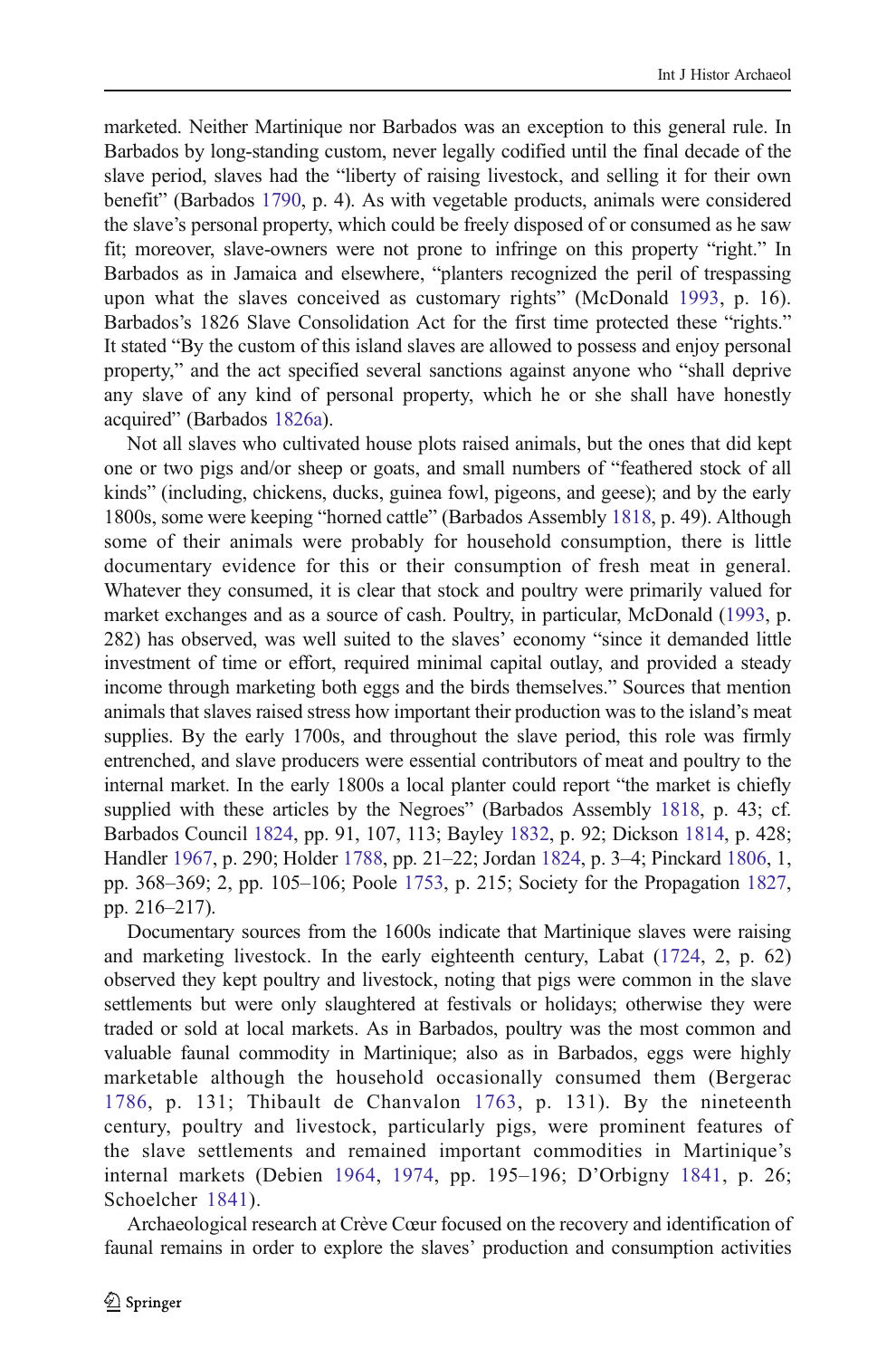(Wallman [2014\)](#page-25-0). Analysis of approximately 12,000 specimens of fauna confirms that livestock and poultry were consumed and bred at the plantation. Sheep and goat were the most common domestic mammals (sheep represented approximately 9 % of the total mammal MNI, goats 9 %, and specimens identified as sheep or goat,  $7 \frac{\frac{1}{2}}{10}$ , while pigs also contributed considerably to the diet (21 % of the total mammal MNI). Further the skeletal elements from sheep, goats and pigs, came from the animals' entire carcasses, and cranial elements, in particular, were overrepresented, indicating that they were probably raised on-site, or at least butchered on-site as whole specimens. While documentary evidence indicates that pigs, sheep and goats were often raised for consumption during festivals and holidays, or for sale at the markets (as occurred in Barbados as well), the abundance of such remains at Crève Cœur indicates that these animals were consumed in greater regularity than is suggested by written sources. The high frequency of sheep and goat remains demonstrate the importance of these animals to the slaves' household economy. Beef was also identified (approximately 12 % of the total mammal MNI), but include more axial and limb elements, and fewer cranial and foot remains than expected. Previous zooarchaeological research in the Caribbean (Klippel [2001](#page-23-0)) demonstrates that this pattern signifies cured barreled beef, imported to the island, that was either distributed as rations, or purchased by the enslaved laborers themselves. As European consumers did not typically prefer these cuts, they were common in shipments of salted, barreled beef from Europe (Ireland, in particular) and North America to the Caribbean (Mandelblatt [2007](#page-24-0)). Further, cattle raised in Martinique were valued for their work as draft animals and typically were not consumed unless injured or too old to work in the fields or at the sugar mills (Renouard [1822,](#page-25-0) pp. 153–154). If the beef had come from local cattle, the type of cuts would have been more varied. However, the beef identified at all levels at Crève Coeur was consistent in the type, butchery and size of the cut. That is, the cuts and the butchery patterns are consistent with salted barreled imported salt beef, distributed by the plantation management. In this case, the archaeological record confirms the more general information in the documentary record that beef was distributed to the slave community, but the archaeological evidence suggests that sheep, goats and pigs were much more integral to slave life.

As suggested above, documentary sources indicate that poultry was an extremely valuable resource and commodity in both Barbados and Martinique. For Martinique these sources repeatedly convey that enslaved laborers raised chickens and other fowl in their communities, and that poultry (e.g., chicken and guinea fowl) and eggs were highly marketable goods. Interestingly, however, despite good preservation conditions, use of fine-mesh screens that isolate very small bone specimens, and the recovery of hundreds of eggshell fragments at Crève Cœur, Wallman's ([2014](#page-25-0)) analysis identified few poultry or bird remains. In fact, total bird remains comprise only approximately one percent of the total assemblage. These remains are mostly chicken and guinea fowl, but pigeon/dove was also identified. The scarcity of poultry remains is surprising considering the many references to poultry (volaille) in documentary sources. If fowl and eggs were highly valued during the slave period, then the relative absence of their remains at the site suggests they were traded or otherwise distributed at the markets. These finds also illustrate quite well, as we discussed in the Introduction to this paper, how archaeological research can raise questions and supplement documentary materials.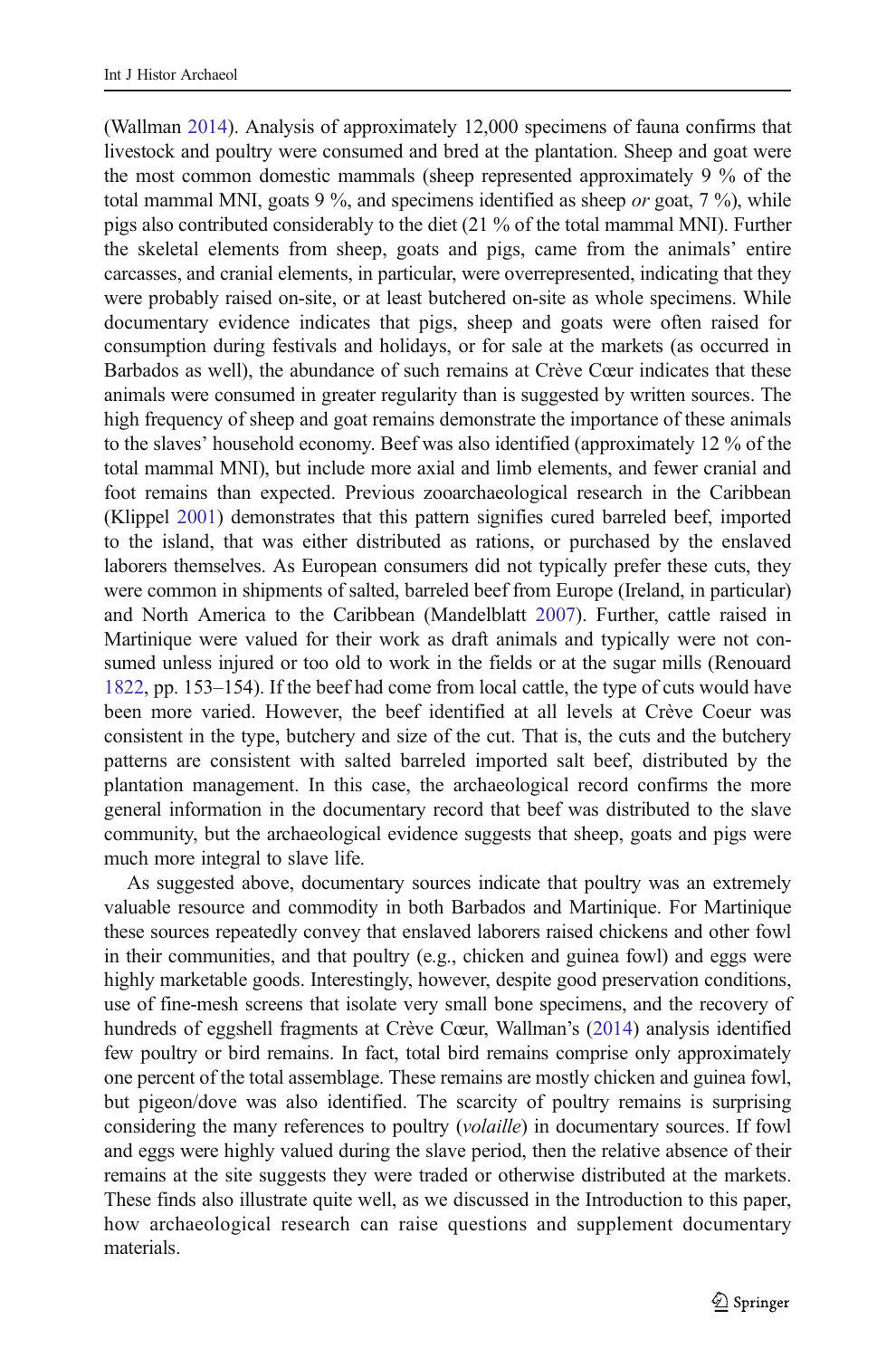## Collecting Marine and Land Animals

Slaves in Barbados and Martinique fished in surrounding waters and also collected various types of land and sea animals. The large land crabs that abounded, especially near shores, were rarely eaten by whites in Barbados, perhaps more so in Martinique (Kimber [1988](#page-23-0), p. 124), but were often collected by slaves who enjoyed them as a delicacy, and their sale at the markets contributed to income. Sea crabs, sea urchins, and lobsters were also collected along the shores, and, depending on the season, sea turtles were hunted by over turning the females as they came ashore to lay their eggs (a Kalinago/Carib-influenced technique). Although Barbados lacked rivers of any consequence, the abundant rivers of Martinique yielded crustaceans, shellfish and fish that were much coveted resources. Using torches, slaves fished in streams and along the coast at night for crabs and small species of fish, such as Balao, a fish still consumed today (Labat [1724,](#page-23-0) 2, p. 136; Price [1966,](#page-24-0) p. 1371; Thibault de Chanvalon [1763,](#page-25-0) p. 108). Torch fishing also took place in Barbados. Lobsters and sea crabs were collected at night among the coastal coral reefs, and torches, made from a local bush, were also used to collect land crabs at night. Based on literary sources, it is difficult to ascertain the importance of marine animals, such as the giant conch and the small octopus, to the slave diet and household economy; however it is highly probable that plantation slaves, especially those who lived in coastal areas, collected some sea life for their own households (Browne [1926,](#page-21-0) p. 107; Colt [1631](#page-21-0), p. 68; Dickson [1814,](#page-22-0) p. 429; Gunkel and Handler [1970](#page-22-0); Hughes [1750](#page-23-0), pp. 264–265, 276–277, 309–310; Ligon [1657](#page-24-0), pp. 28, 66; Schomburgk [1848](#page-25-0), pp. 638–639, 655–658, 679; Sketch of a Voyage [1794,](#page-25-0) p. 285; Walduck [1710](#page-25-0)–12).

Moreover, on both islands fishing played some role, its extent unknown, in the household economy of plantation slaves, particularly those who lived near the sea. In Barbados and presumably Martinique as well fresh fish was a highly prized commodity, but supplies were limited by a combination of factors, e.g., preservation and spoilage problems, seasonality of supply, market gluts, transportation to markets and so forth. From the seventeenth century, Barbadian fishermen took a variety of fish from local waters, including the flying fish (Hirundichthys affinis), still a popular food in Barbados and a national symbol. In earlier periods, these fish were often taken at night, and as one early nineteenth century visitor reported, "the Negroes take them after the example of the Charaibs [sic] very successfully in the dark; they spread . . . their nets before a light, and disturb the water at a small distance; the fish rising eagerly fly toward the light, and are intercepted by the nets" (quoted in Handler [1970,](#page-22-0) p. 58). Although fishing techniques varied over the period of slavery, in general fishermen engaged in shoreline fishing by spreading nets on the water's surface, by use of poison, or hand trapping with small "hoop nets"; as time progressed most fish were caught by nets or seines or hook and line from boats.

During the earlier years of the slave period, most Barbadian fishermen were poor whites, indentured or free. As the years progressed, however, although poor whites continued to fish for a living, more slave owners released their slaves for fishing activities and a specialized category of slave fishermen developed. These fishermen usually worked for town dwelling owners, who gained most or their entire livelihood by keeping gangs of fishing slaves. In 1788, the island's governor reported there were "maybe about 500" enslaved fishermen (quoted in Handler [1970,](#page-22-0) p. 55 n8).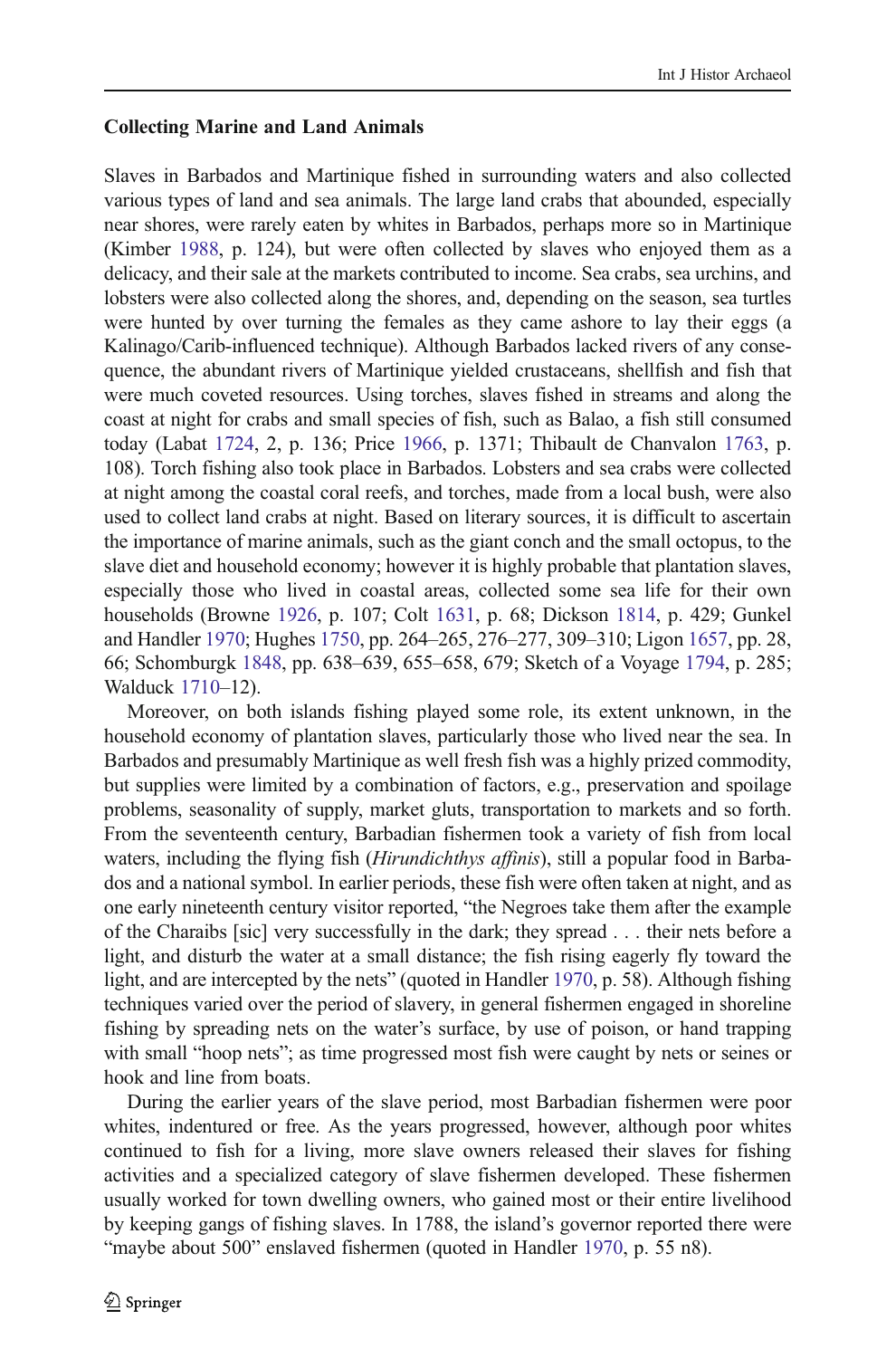In Martinique, specialized slave fishermen were present from early in the colonial period (Labat [1724](#page-23-0), 2, p. 136; Du Tertre [1667](#page-22-0)–71, 2, p. 525). Richard Price [\(1966,](#page-24-0) p. 1364) has suggested that such fishermen were a "privileged slave subgroup within the plantation system, and that their special socioeconomic role permitted a particularly smooth transformation to life as free fishermen." However, a French naturalist who lived in Martinique for a few years at the beginning of the nineteenth century observed that fresh fish were rare at Martinique markets, but "les familles aisées" (wealthy families) have slaves that work as fisherman (C. C. Robin [1807](#page-25-0), p. 82). In Martinique, then, slave fisherman may not have been a privileged group themselves within the wider slave population, but only certain planters could afford to divert labor to this task.

Because of the economic benefits they brought their owners, enslaved fishermen were frequently highly valued, although limited evidence indicates that they sometimes kept or attempted to keep part of their catch for their own use or sale. In addition, plantation slaves, particularly those who lived close to the sea, also engaged in fishing during their leisure time; this part-time activity also contributed to the household economy.

Crève Cœur is located about a 3/4-mile distance from the bay of Marin Cul-de-Sac (see Fig. [1\)](#page-1-0). Lined with mangrove swamps, the bay contains small coral reef formations, habitats for hundreds of species of fish, mollusks and crustacean. Archaeological evidence suggests that the bay was actively exploited by the slave and postemancipation community, which harvested a diverse range of terrestrial and aquatic species. These include land crab, sea urchin, and nine species of marine and mangrove mollusks. Common shellfish include the West-Indian Topshell (*Cittarium pica*), Chitons (Acanthopleura granulata and Chiton marmoratus), and mangrove oysters (Crassostrea rhizophorae). Over 2,000 fish specimens were recovered, and they included 28 families that comprised numerous genera and species. These remains provide evidence of diets comprised of a highly diverse number of fish. The ubiquity of fish throughout the site indicates that fish played a significant role in provisioning the Crève Cœur slave community, and also was probably important to the household economy. The most common fish remains were various species of parrotfish (Family Scaridae, 17 % of total fish NISP), grouper (Family Serranidae, 16 %), grunts (Family *Humaelidae*, 11 %), and snapper (Family *Lutjanidae*, 10 %). These taxa inhabit inshore and reef areas and would have been abundant in the Marin Cul-de-Sac.

These data combined with artifactual evidence, such as small lead net-weights, indicate that the slaves were likely fishing in mangroves and along coasts with small nets. The abundance of locally procured fish identified at Crève Cœur highlights the economic importance of fishing for the slaves, an activity which is often, at best, ambiguously noted in literary accounts of slave life. At present, it is impossible to provide comparable data for any specific Barbados plantation community.

The archaeological recovery of fishing tools, along with the sizable diversity of fish and shellfish indicate that Crève Cœur's inhabitants were actively procuring resources in the surrounding area and consuming fish and shellfish on a regular basis. As a variety of fish remains were recovered in all slave house occupation deposits, the archaeological record challenges the idea that particular slave households, such as specialized fisherman, had differential access to valued resources. As there is some documentary evidence for specialized fisherman on plantations and the exchange of fish at markets (see above), it is likely the enslaved laborers at Crève Cœur exchanged these products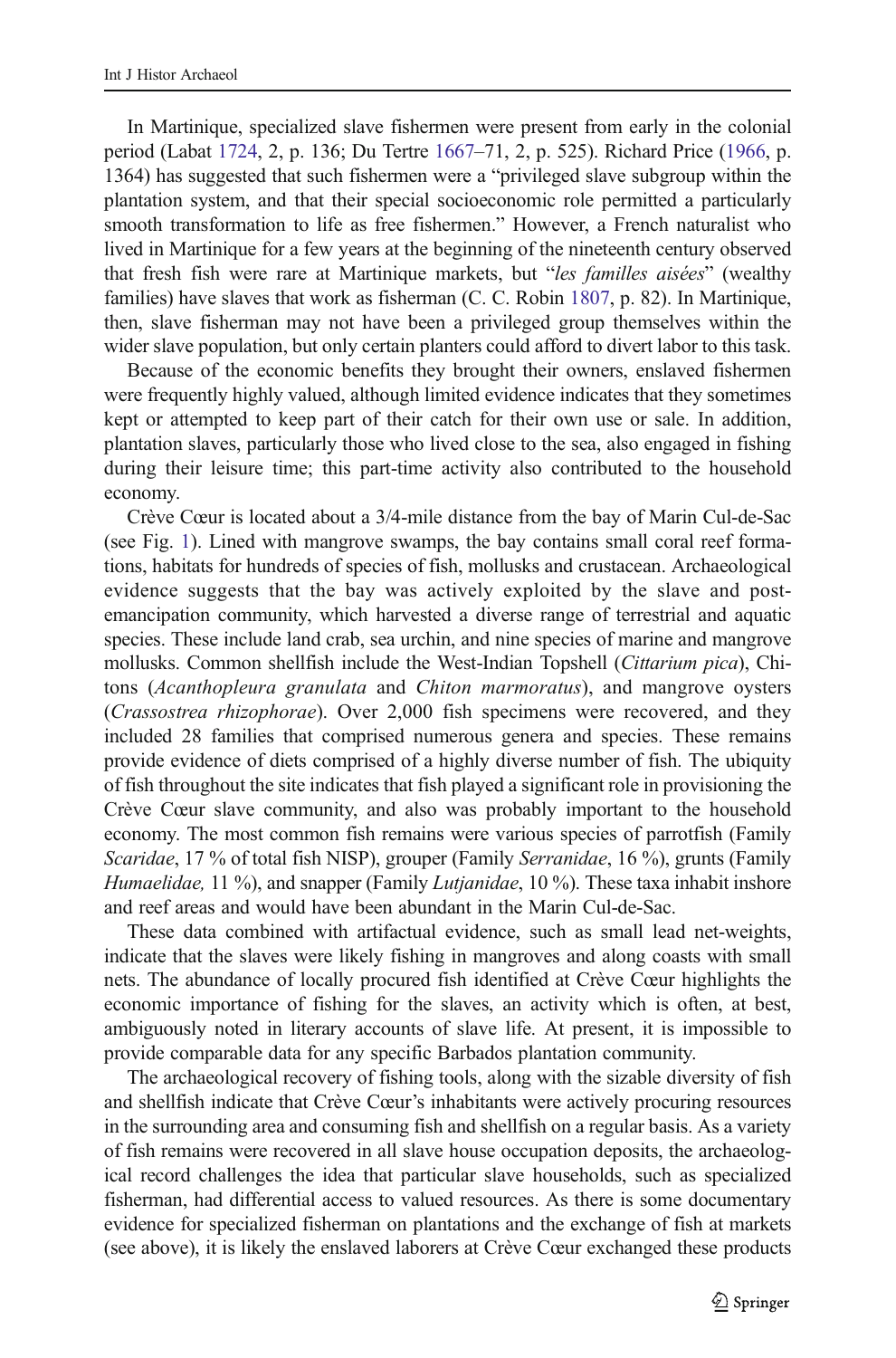at markets with communities further inland or town dwellers. Imported salt fish (notably cod) was an important part of the Martinique slave diet and was called, in fact, "Le Pain des Negres," (the bread of the slaves) by colonists (Moreau de Jonnès [1817,](#page-24-0) p. 4). However, the contribution of salt fish to the diet is difficult to confirm archaeologically as few, if any, skeletal elements survived the overseas shipping. No cod or other non-local fish were identified in the archaeological deposits, although it is likely that the slave community at Crève Cœur depended to some extent on imported salt fish rations.

In addition to livestock, poultry, and sea animals, other animals played a role in the slaves' household economy. These animals were normally not consumed or marketed, but hunting them helped in the acquisition of small amounts of money. In Barbados, parishes paid bounties for the destruction of monkeys, raccoons, and rats that destroyed fruit trees, food crops, poultry, and sugar cane ([Anderson 1784](#page-20-0)–85; Davy [1854](#page-21-0), p. 138; Hall [1764](#page-22-0), pp. 106, 111–112, 215, 482; Schomburgk [1848,](#page-25-0) pp. 178, 683). Rats, in particular, "do infinite harm," reported Richard Ligon [\(1657](#page-24-0), p. 88), in the midseventeenth century, "by gnawing the canes," and the "reward laid on them," learned an English visitor a century later, was given "as an encouragement to the Negroes to ensnare them, yet still they greatly abound" (Poole [1753,](#page-24-0) p. 275; cf. Hughes [1750](#page-23-0), p. 66; Hall [1764](#page-22-0), pp. 349–350; Schomburgk [1848,](#page-25-0) p. 178). In Jamaica, bounties paid for the capture of rats were also a source of income. However, documentary evidence indicates that "both before and after 1838 Jamaican plantation workers consumed rats" (Higman [1998](#page-23-0), p. 208; cf. McDonald [1993](#page-24-0), p. 46). We have no comparable evidence for Barbados, but there is documentary evidence for rat consumption in Martinique (Debien [1974,](#page-22-0) p. 196) and numerous rat (Rattus sp.) remains were identified in the Crève Cœur assemblage. In Martinique, rewards also came from the killing of rats, but to a greater extent it was the *chasseur de serpent*, the snake hunter, who could earn money by killing the venomous Fer-de-lance (Rufz [1859](#page-25-0)). Analysis of faunal remains at Crève Cœur identified a single Fer-de-lance, but it is difficult to assess if the slave community targeted these snakes (and rats) for subsistence or market exchange. Locally available wild terrestrial fauna, including agouti and opossum (absent in Barbados), were identified at Crève Cœur and were probably consumed as supplements to the normal dietary fare.

## Plant Collecting and Crafts

Barbadian slaves, as enslaved people throughout the Caribbean archipelago, exploited the natural environment by collecting cultivated and wild plants, both native and foreign. Twigs, vines, and slender tree branches were used in constructing wattleand-daub houses (the most typical enslaved house type in Barbados, Martinique and other sugar islands); the leaves of palm trees, the plantain, and the sugar cane served for roof thatching. Slaves also occasionally slept on mats or crude mattresses of vegetal matter. Wood, taken from the island's numerous gullies and plantation woodlands, could be carved into household utensils and furniture, such as spoons, stools, and benches. Wood was also collected for fuel, and bundles of firewood and charcoal were sold or traded at markets, particularly to town dwellers. Wood resources were also used to make trays and mortars and pestles; there is also some evidence for carved wooden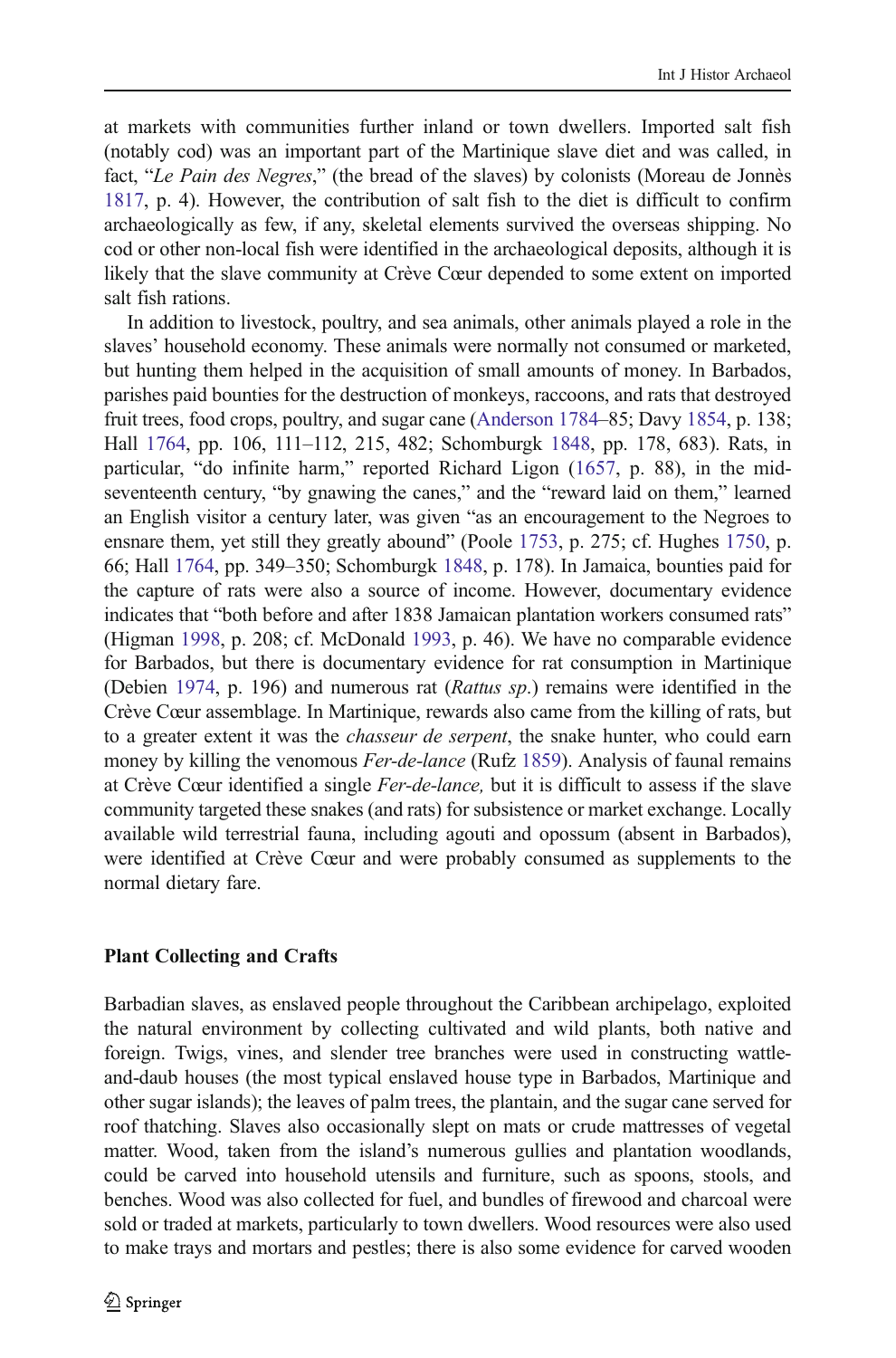door locks and matching keys on some dwellings during the eighteenth century. Gourd (Lagenaria siceraria) and calabash (Crescentia cujete), sometimes carved, served for dishes and containers, including drinking cups, and were very common household items. Some musical instruments, such as rattles and drums, were also made from plants, as were fishnets, fish traps and rope made from tree bark and vines. Plants also provided the slender and flexible twigs and fibers for several types of baskets, including the "dung basket," the ubiquitous roughly made shallow circular basket, constructed by interweaving strong but pliable twigs; still used in modern times, it served to carry any number of goods, from stable and cattle pen manure to fruits and vegetables to the markets (for a detailed discussion, see Browne [2011](#page-21-0)). It might be assumed that enslaved basket makers were also at liberty (after plantation needs were met) to trade or sell their products. Various grasses and vines served as livestock fodder and poultry feed, and slaves also seasonally collected edible fruit from several varieties of noncultivated trees. Leaves and berries from native and non-native wild plants helped to vary their diets and to make fermented drinks, and seeds of one kind or another were made into bead jewelry. Cultivated or wild plants were also ingredients in herbal medicines, and the fruit of the manchineel tree (*Hippomane mancinella*) and "poison tree" (Sapium hippomane) were used in fish poisons (cf., Handler [1970,](#page-22-0) 2006a, 2006b; Handler and Bergman [2009](#page-22-0); Handler and Frisbie [1972;](#page-23-0) Handler and Jacoby [1993\)](#page-23-0). Many of these products were either used by households or the individuals who made them, and could be bartered or sold in the markets.

Although we presently lack detailed information, there is suggestive evidence that Martinique slaves also collected wild plants and fruits to supplement their normal diets, for medicinal purposes, and, perhaps, to extract seeds to use as beads. They also collected firewood from the island's ample reserves, produced charcoal, collected manure, and produced crafts such as baskets and pottery (Bergerac [1786](#page-21-0), p. 206; Ministère de la Marine [1844,](#page-24-0) p. 332; C. C. Robin [1807,](#page-25-0) p. 85; Schoelcher [1841;](#page-25-0) Tomich [1993](#page-25-0), p. 232; cf. Kimber [1988,](#page-23-0) pp. 187, 189).

Due to the frequent poor preservation of organic materials in tropical environments, any objects fabricated from wood, fibers or plant materials are rarely recovered through archaeology. At Crève Cœur, however, excavations recovered some evidence of craft production. In particular, a perforated pendant carved from the polished bone of a medium to large mammal (likely a cow, pig, sheep, or goat) and a corresponding uncarved "blank" composed of the same polished bone, suggest on-site manufacture of small crafts. Moreover, artifacts such as bone dice, bone handled pocketknives, and a pin case could reflect craft production by Martinique slaves or, based on the recovery of similar items on Dominica and Guadeloupe, might reflect trade among the islands of the Lesser Antilles (T. Romon, pers. comm.; M. Hauser, pers. comm.).

In Barbados, documentary materials and archaeological research have clearly established that enslaved potters manufactured wheel-thrown sugar pots (or molds) and drip jars, made from local clays and fired in simple kilns. The technology was introduced from England in the seventeenth century. There are also some indications that plantation slaves used the wheel to manufacture domestic wares. There is documentary evidence for a small-scale wheel-made pottery industry in Barbados from the nineteenth century, and this industry was still functioning in modern times (Handler [1963a,](#page-22-0) [1963b](#page-22-0)). Moreover slight documentary evidence and archaeological research suggest that low-fired non-wheel made domestic earthenware was also used locally.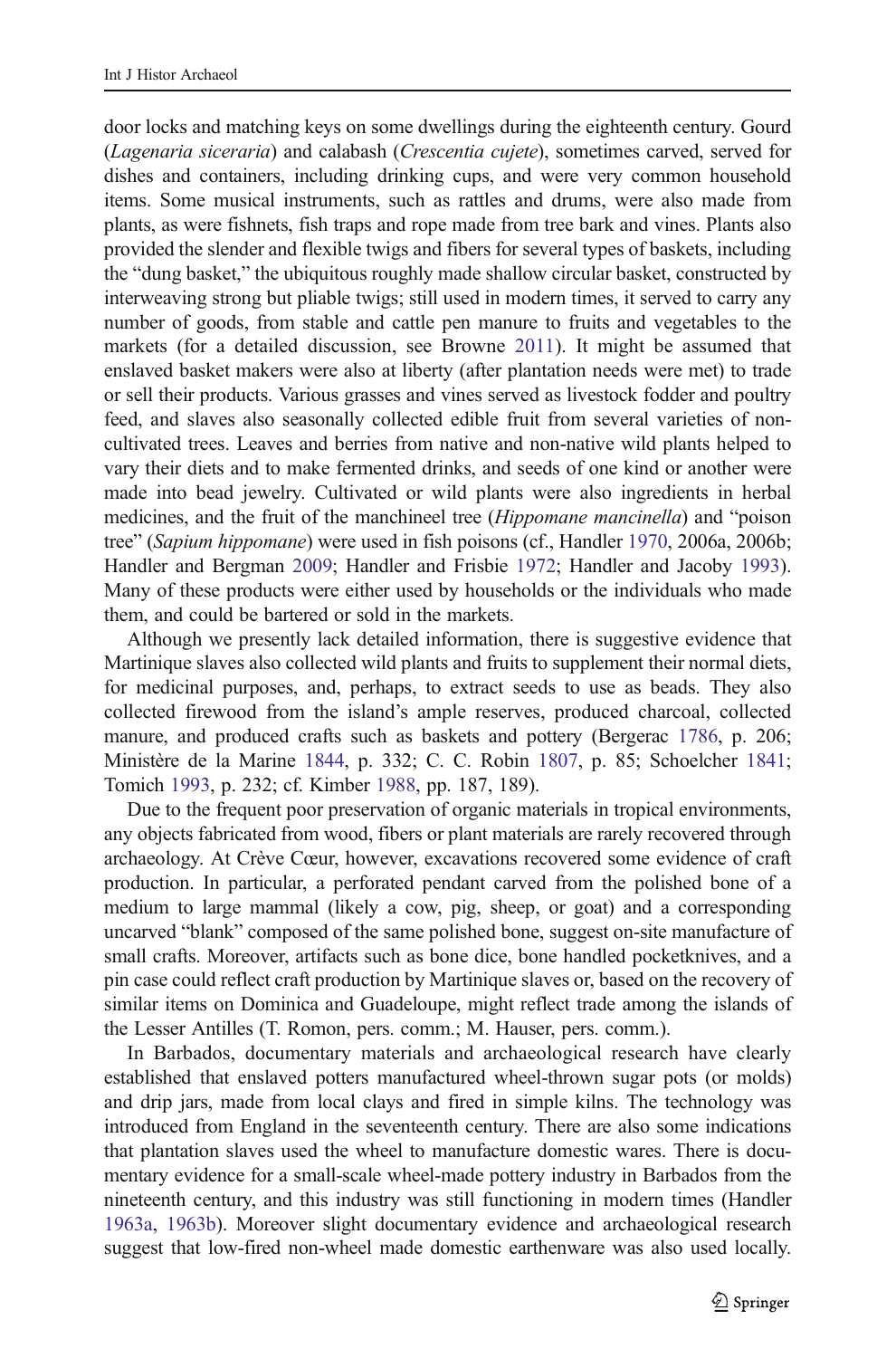Whether this earthenware was actually made in Barbados, or imported, waits chemical testing for a definitive answer (Handler [1963a,](#page-22-0) [1963b;](#page-22-0) Handler and Lange [1978](#page-23-0), pp. 139–144; Handler et al. [1989](#page-23-0), p. 93; Farmer [2011](#page-22-0); Lange and Carlson [1985,](#page-23-0) pp. 99– 100; Loftfield [1992](#page-24-0), [2001](#page-24-0), pp. 219–233; also, D. Armstrong, pers. comm.). Some of the craft products that slaves manufactured for their own households or to satisfy their owners' demands could also be exchanged in the markets; with some exceptions, however, the evidence is usually much too sketchy to assess the extent to which craft items were produced for each of these outlets.

As in Barbados, Martinique also had a well-established tradition of locally produced European-influenced wheel-thrown redwares, mass-produced through slave labor (England [1994](#page-22-0); Kelly et al. [2008](#page-23-0)). There is some indication that slaves also produced such pots for their own benefit on their own time (Ministère de la Marine [1844](#page-24-0), p. 113). A hand-built pottery tradition practiced by Afro-Caribbean women (Peterson et al. [1999,](#page-24-0) p. 162) continues today on Martinique. Little is known about this tradition historically, but archaeological research identified hand-made locally produced course earthenware known colloquially as *coco neg*; slaves probably made this earthenware. Similar wares, variously referred to by archaeologists as Yabba-wares, Afro-Caribbean wares, and Criollo wares, are widely distributed in the Caribbean and were often exchanged at internal markets (Hauser [2008;](#page-23-0) Hauser and Armstrong [1999;](#page-23-0) Hauser and Handler [2009](#page-23-0); Heath [1999;](#page-23-0) Kelly [2008,](#page-23-0) [2009](#page-23-0); Mathewson [1972](#page-24-0), [1973;](#page-24-0) Meyers [1999;](#page-24-0) Peterson et al. [1999;](#page-24-0) see Hauser and DeCorse [2003](#page-23-0) for review). Although the French colonial government imposed legal restrictions on inter-island trade from the late seventeenth through most of the eighteenth century, archaeological and chemical analyses of ceramics have revealed that pots from Martinique were probably exported to the neighboring islands of Dominica and Guadeloupe (Hauser and Kelly [2011;](#page-23-0) Kelly et al. [2008](#page-23-0)). Of the over 14,000 food-related ceramic sherds (excluding ceramics associated with architecture, tobacco or sugar production) identified at Crève Cœur, approximately 40 % were coco neg, indicating a significant reliance on the local production of these wares for community use and market exchange (Kelly and Wallman, in press).

## **Conclusions**

Despite differing colonial experiences and histories, there were some broad similarities between Barbados and Martinique because of their dependence on the plantation production of sugar and the labor of enslaved Africans. These similarities extended to the household economies of plantation workers and were also shared with other sugar producers in the British and French West Indies.

The major contrast between Barbados and Martinique in the domestic economies of enslaved households probably largely resulted from the islands' geographical differences, which induced differences in their systems of slave provisioning. In Barbados, with its fertile soils and relatively low lying topography, plantations devoted much of their arable land to sugar cane, frequently intercropped with food crops, while some land was set aside for "Negro gardens." With a high population density and with limited land unsuitable for sugar production, planters were reluctant to sacrifice productive sugar cane areas for slave provisioning as well as to release slaves from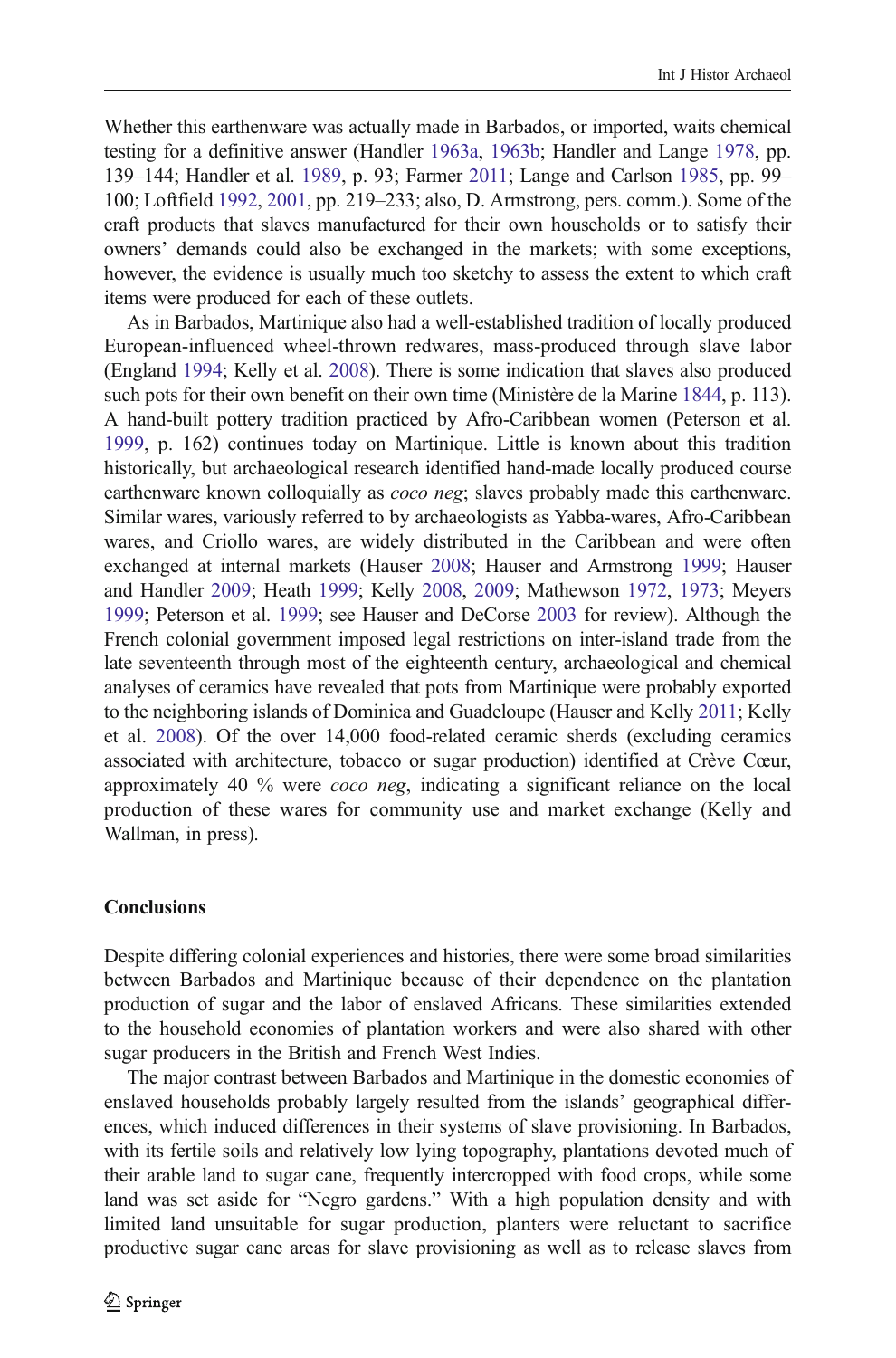<span id="page-20-0"></span>plantation labor to cultivate their own grounds. Thus, plantation rations, some imported, some locally grown, formed the core of the slave's subsistence in Barbados and slaves were allotted less free time from assigned plantation labor.

In Martinique, on the other hand, with its larger size and mountainous terrain limiting the acreage profitable for sugar production, planters set lands apart for slave provisioning and compelled their slaves to grow their own food. Slaves were allowed Saturdays to labor on their provision grounds and Sundays to market their surplus. In particular, the island's population (including all classes) became almost entirely reliant on the food crops and livestock raised by slaves, and to some extent this dependence on slave produce occurred in Barbados as well.

Regardless of differences between Barbados and Martinique and despite the variability in our data base (more literary and less archaeological for the former) the evidence from both islands shows that the plantation-slave system, by its fundamental requirement that the enslaved labor force be fed, allowed some flexibility and therefore provided the context for other production activities that comprised household economies. Slaves on both islands developed parallel economic practices during slavery that became essential for the transition to life after emancipation, and placed both islands well within the "culture sphere" of what the anthropologist Charles Wagley [\(1957,](#page-25-0) pp. 5–12) many years ago called "Plantation America."

The ethnohistorical approach we have employed illuminates the emergence and development of socioeconomic characteristics associated with free non-peasant smallscale producers and peasants after emancipation, and well into modern times. These peasant-like characteristics, what Sidney Mintz [\(1961\)](#page-24-0) called "proto-peasants," emerged during the period of slavery, included simple technologies, limited capital, small land units, production of foodstuffs for household consumption, and sale within a market economy; in addition, the production of items specifically designed for market exchange and not necessarily for household consumption (for West Indian small scale producers who were not peasants and who had multiple income-producing activities, see Comitas [1964;](#page-21-0) Handler [1963,](#page-22-0) 1966). The household economic system we have discussed was not merely a marginal activity in which enslaved plantation workers occasionally participated, it was fundamental to their sociocultural lives as well as to meeting various provisioning needs in the societies in which they lived.

Acknowledgments A much briefer version of this paper was presented at the 2013 Annual Meeting of the Society for Historical Archaeology, Leicester, England. Wallman thanks the National Science Foundation (Grant No. 1117214), and the University of South Carolina, Richard L. Walker Institute of International Studies, for support of her research. She also acknowledges the continued assistance of the Service Regional d'Archeologie, Fort-de-France, Martinique, and Sandrine Grouard, laboratory UMR 7209 du CNRS, Muséum National d'Histoire Naturelle, Paris. Earlier drafts of the present paper have benefited from the comments and suggestions of Douglas Armstrong, Linsey Bates, Mark Hauser, Kenneth Kelly, and Frederick Lange. Benjamin Guichard and Neil Norman have given research help, and a special thanks to Sally Vergette for her assistance.

## References

Anderson, A. (1784–85). Barbados. MS. 610, Linnean Society of London, Burlington House, London. Armstrong, D. V. (1990). The Old Village and the Great House: An Archaeological and Historical Examination of Drax Hall Plantation St Ann's Bay, Jamaica, University of Illinois Press, Urbana.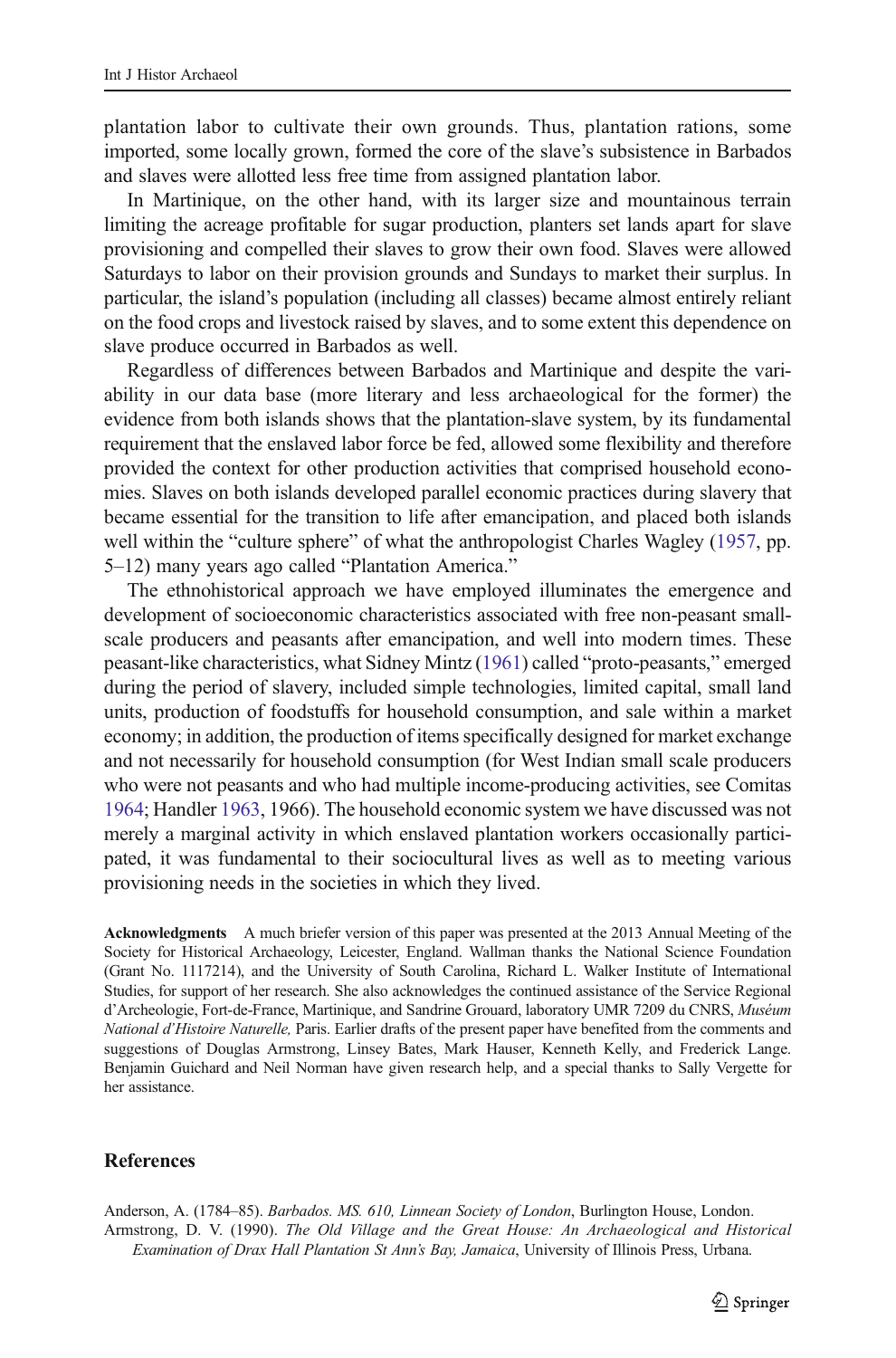- <span id="page-21-0"></span>Armstrong, D. V. (1999). Archaeology and Ethnohistory of the Caribbean Plantation. In Singleton, T. A. (ed.), "I, Too, Am America:" Archaeological Studies of African-American Life, University Press of Virginia, Charlottesville, pp. 173–192.
- Armstrong, D. V. (2003). Creole Transformation from Slavery to Freedom: Historical Archaeology of the East End Community, St. John Virgin Islands, University Press of Florida, Gainesville.
- Armstrong, D. V. (2013). Trents Plantation, Barbados: small scale farming to large scale sugar production, capitalism, and slavery in Barbados. Paper given at 25th International Association for Caribbean Archaeology, San Juan, Puerto Rico.
- Armstrong, D. V., and Fleischman, M. (2002). House-yard burials of enslaved laborers in eighteenth-century Jamaica. International Journal of Historical Archaeology 7: 33–65.
- Armstrong, D. V., and Hauser, M. (2009). A sea of diversity: historical archaeology in the Caribbean. In Majewski, T., and Gaimster, D. (eds.), The International Handbook of Historical Archaeology, Springer, New York, pp. 583–612.
- Armstrong, D. V., and Kelly, K. G. (2000). Settlement patterns and the origins of African Jamaican society: Seville Plantation, St. Ann's Bay, Jamaica. Ethnohistory 7: 369–397.
- Armstrong, D. V., and Reilly, M. C. (2013). Drawing lines beyond the line: establishing a slave society in seventeenth-century Barbados, Paper given at the conference Africans in the Americas: Making Lives in a New World, 1675–1825, sponsored by the Omohundro Institute of Early American History and Culture, University of the West Indies, Cave Hill.
- Barbados Assembly (1818). The Report From a Select Committee of the House of Assembly, Appointed to Inquire into the Origin, Causes, and Progress, of the Late Insurrection. Bridgetown, Barbados.
- Barbados Assembly (1790). Report of a Committee of the General Assembly Upon the Several Heads of Enquiry, etc. Relative to the Slave Trade. London.
- Barbados (1826a). Slave Consolidation Act, October 23, 1826, in British Parliamentary Papers, Papers Relating to the Slave Trade, 1826–27, Slave Trade 73, Irish Universities Press, Shannon, pp. 285–310.
- Barbados, K. (1826b). Sunday and Marriage Act, October 23, 1826, in British Parliamentary Papers, Papers Relating to the Slave Trade, 1826–27, Slave Trade 73, Irish Universities Press, Shannon, pp. 357–358.
- Bayley, F. W. N. (1832). Four Years Residence in the West Indies, During the Years 1826, 27, 28, and 29, William Kidd, London.
- Beaudry, M. C. (1999). House and household: the archaeology of domestic life. In Michael, R. L., and Egan, G. (eds.), Egan, G, Early America In Old and New Worlds, Oxbow, pp. 117–126.
- Beckles, H. M. D., and Shepherd, V. A. (eds.) (1991). Caribbean Slave Society and Economy: A Student Reader, Ian Randle, Kingston.
- Bergerac, J. (1786). Annales du Conseil Souverain de la Martinique ou Tableau Historique du Gouvernement de Cette Colonie Depuis son Premier Etablissement . . .. Paris.
- Bergman, S. (2013). All my goods and chattels: archaeological perspectives on slaves' property ownership at St. Nicholas Abbey sugar plantation, Barbados, 1650–1838, Paper given at the conference Africans in the Americas: Making Lives in a New World, 1675–1825, sponsored by the Omohundro Institute of Early American History and Culture, University of the West Indies, Cave Hill.
- Berlin, I., and Morgan, P. D. (eds.) (1993). Cultivation and Culture: Labor and the Shaping of Slave Life in the Americas, University Press of Virginia, Charlottesville.
- Browne, B. (1926). In Nathaniel, H. (ed.), The Yarn of a Yankee Privateer, Funk and Wagnalls, New York.
- Browne, S. O. (2011). The Crafts Sector: An Ideal Vehicle for Preserving and Promoting The Cultural Heritage of Barbados. Doctoral dissertation, University of the West Indies, Cave Hill, Barbados.
- Clarke, F. (1823). Plan of treatment of the Negroes on the estates in Barbados. Journal of the Barbados Museum and Historical Society 2(1934–35): 29–31.
- Coleridge, H. N. (1832). Six Months in the West Indies in 1825, John Murray, London.
- Colt, H. (1631). The voyage of Sr. Henrye Colte Knight to ye islands of yea Antilleas. In Harlow, V. T. (ed.), Colonizing Expeditions to the West Indies and Guiana, Hakluyt Society, London, pp. 1623–1667.
- Colthurst, J. B. (1835–38). Journal as a Special Magistrate in the Islands of Barbados and St. Vincent, July 1835-August 1838, Ms. U. 1. 2, Boston Public Library, Boston.
- Comitas, L. (1964). Occupational Multiplicity in Rural Jamaica, American Ethnological Society, Seattle, pp.  $41 - 50$
- Council, B. (1824). A Report of a Committee of the Council of Barbdoes, Appointed to Inquire into the Actual Condition of the Slaves in this Island, W. Sior, London.
- D'Orbigny, M. A. (1841). Voyage Pittoresque Dans Les Deux Ameriques. Paris.
- Davy, J. (1854). The West Indies Before and Since Slave Emancipation, W. and F.G, London.
- Debien, G. (1964). La Nourriture des Esclaves sur les Plantations des Antilles Françaises aux XVIIè et XVIIIè Siècles. Caribbean Studies 4: 3–27.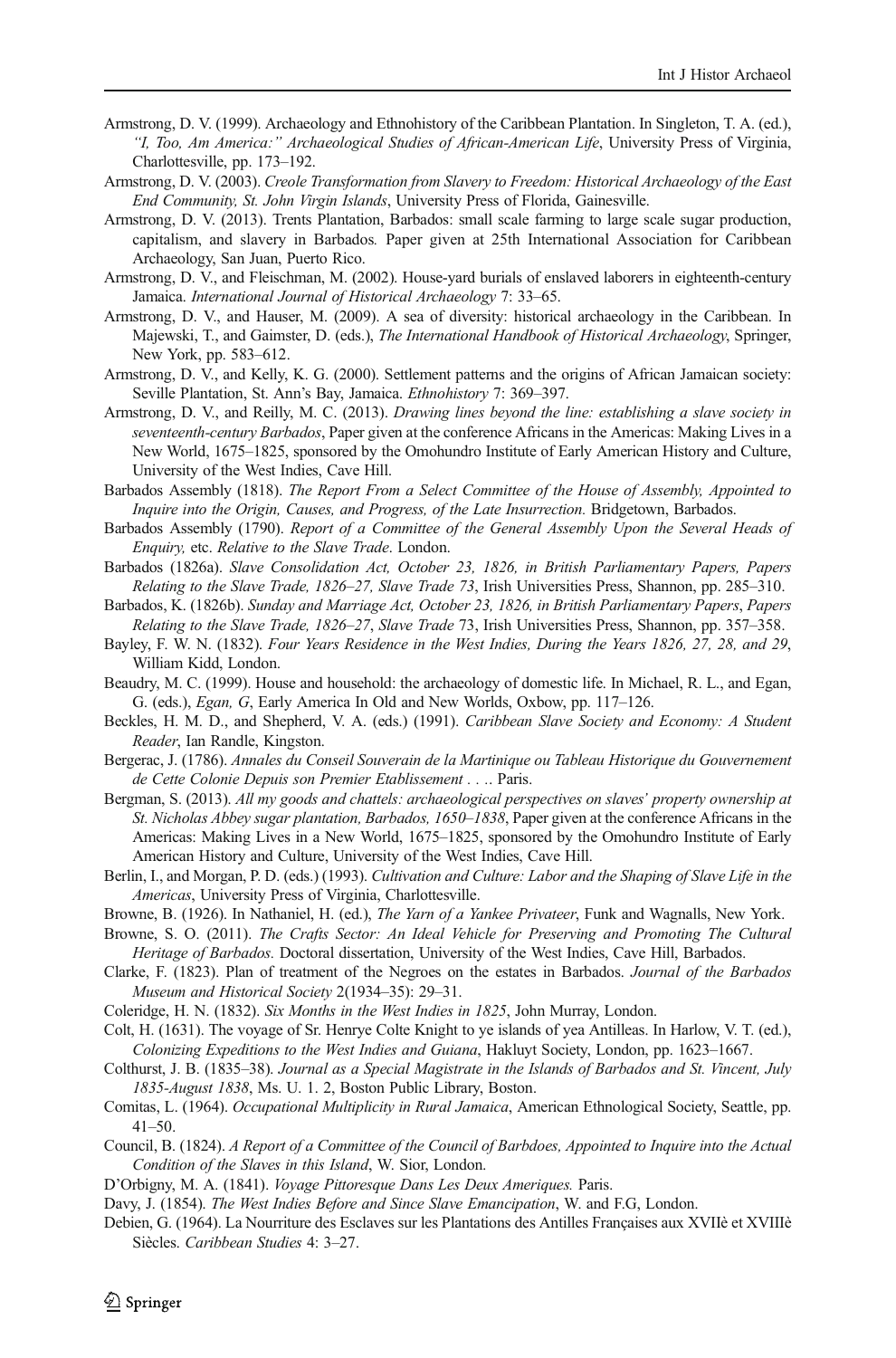- <span id="page-22-0"></span>Debien, G. (1974). Les Esclaves aux Antilles Françaises, XVIIe-XVIIIe Siècles. Société d'Histoire de la Guadeloupe, Basse-Terre.
- DeCorse, C. R., and Chouin, G. L. (2003). Trouble with siblings: archaeological and historical interpretation of the West African past. In Falola, T., and Jennings, C. (eds.), Sources and Methods in African History: Spoken, Written, Unearthed, University of Rochester Press, Rochester, pp. 7-15.
- Delle, J. (1999). The landscape of class negotiation on coffee plantations in the Blue Mountains of Jamaica: 1790–1850. Historical Archaeology 33: 136–158.
- Delle, J. (2000). The material and cognitive dimensions of creolization in nineteenth-century Jamaica. Historical Archaeology 34: 56–72.
- Denbow, J. (2003). Archaeological perspectives. In Falola, T., and Jennings, C. (eds.), Sources and Methods in African History: Spoken, Written, Unearthed, University of Rochester Press, Rochester, pp. 3-6.
- Dickson, W. (1814). Mitigation of Slavery. London.
- Du Tertre, J.B. (1667–71). Histoire Generale des Antilles Habités par les Francais. 4 vols. Paris.
- England, S. (1994). Acculturation in the Creole Context: A Case Study of La Poterie, Martinique. Doctoral dissertation, Cambridge University, Cambridge.
- Farmer, K. (2011). Women potters?: a preliminary examination of documentary and material culture evidence from Barbados. History in Action 2: 1–8.
- Farnsworth, P. (1999). From the past to the present: an exploration of the formation of African-Bahamian identity during enslavement. In Haviser, J. B. (ed.), African Sites Archaeology in the Caribbean, Markus Wiener, Princeton, pp. 94–130.
- Farnsworth, P. (2001). Negroe houses built of stone besides others watl'd and plaistered: the creation of a Bahamian tradition. In Farnsworth, P. (ed.), Island Lives: Historical Archaeologies of the Caribbean, University of Alabama Press, Tuscaloosa, pp. 234–271.
- Finch, J. (2013). Inside the pot house: diaspora, identity, and locale in Barbadian ceramics. Journal of African Diaspora Archaeology and Heritage 2: 115–130.
- Finch, J., Armstrong, D.V., Blinkhorn, E., and Barker, D. (2013). Surveying Caribbean cultural landscapes: Mount Plantation, Barbados, and its global connections. *Internet Archaeology* (35), Council for British Archaeology. [http://intarch.ac.uk/journal/issue35/finch\\_index.html](http://intarch.ac.uk/journal/issue35/finch_index.html)
- Gibson, H. (2009). Domestic economy and daily practice in Guadeloupe: historical archaeology at La Mahaudière Plantation. International Journal of Historical Archaeology 13: 27–44.
- Gunkel, A., and Handler, J. S. (1970). A German indentured servant in Barbados in 1652: the account of Heinrich von Uchteritz. Journal of the Barbados Museum and Historical Society 33: 91–100.
- Hall, R. (1764). Acts, Passed in the Island of Barbados. London.
- Handler, J. S. (1963a). A historical sketch of pottery manufacture in Barbados. Journal of the Barbados Museum and Historical Society 30: 129–153.
- Handler, J. S. (1963b). Pottery making in rural Barbados. Southwestern Journal of Anthropology 19: 314–334.
- Handler, J. S. (1965). The history of arrowroot production in Barbados and the Chalky Mount Arrowroot Growers' Association, a peasant marketing experiment that failed. Journal of the Barbados Museum and Historical Society 31: 131–152.
- Handler, J. S. (1966). Small-scale sugar cane farming in Barbados. Ethnology 5: 264–283.
- Handler, J. S. (1967). Father Antoine Biet's visit to Barbados in 1654. Journal of the Barbados Museum and Historical Society 32: 56–76.
- Handler, J. S. (1970). Aspects of Amerindian ethnography in seventeenth century Barbados. Caribbean Studies 9: 50–72.
- Handler, J. S. (1971a). A Guide to Source Materials for the Study of Barbados History, 1627–1834, Southern Illinois University Press, Carbondale.
- Handler, J. S. (1971b). The history of arrowroot and the origin of peasantries in the British West Indies. Journal of Caribbean History 2: 46–93.
- Handler, J. S. (1974). The Unappropriated People: Freedmen in the Slave Society of Barbados, Johns Hopkins University Press, Baltimore.
- Handler, J. S. (1991). Supplement to A Guide to Source Materials for the Study of Barbados History, 1627– 1834. John Carter Brown Library, Brown University, Providence.
- Handler, J. S. (2002). Plantation slave settlements in Barbados, 1650s-1834. In Thompson, A. (ed.), In the Shadow of the Plantation: Caribbean History and Legacy, Ian Randle, Kingston, pp. 121–158.
- Handler, J. S. (2009). The Middle Passage and the material culture of captive Africans. Slavery and Abolition 30: 1–26.
- Handler, J. S., and Bergman, S. (2009). Vernacular houses and domestic material culture on Barbados sugar plantations, 1650–1838. Journal of Caribbean History 43: 1–36.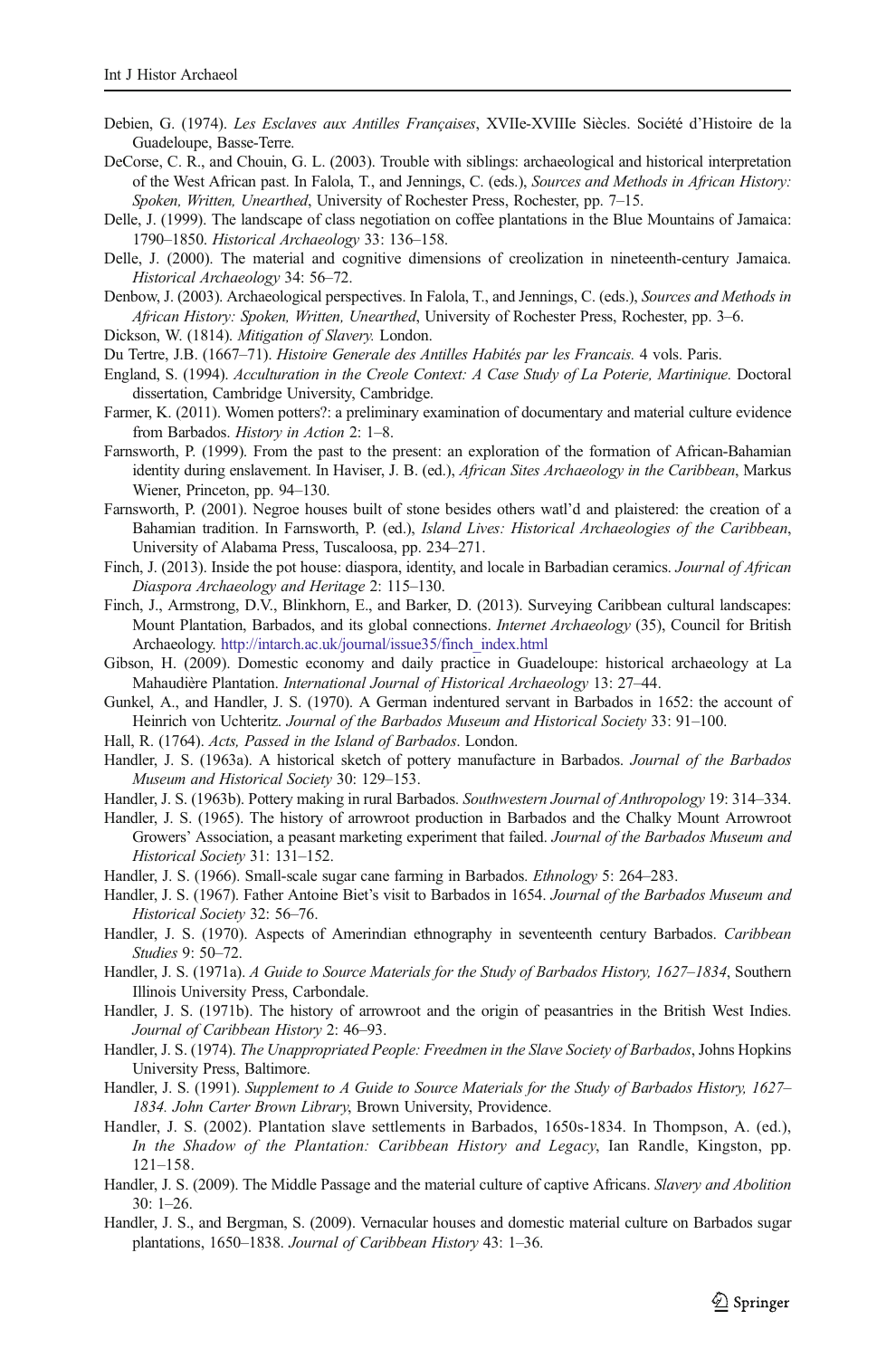- <span id="page-23-0"></span>Handler, J. S., and Frisbie, C. (1972). Aspects of slave life in Barbados: music and its cultural context. Caribbean Studies 9: 5–46.
- Handler, J. S., and Lange, F. W. (1978). Plantation Slavery in Barbados: An Archaeological and Historical Investigation, Harvard University Press, Cambridge.
- Handler, J. S, Conner, M. and Jacobi, K. (1989). Searching for a Slave Cemetery in Barbados, West Indies. A Bioarchaeological and Ethnohistorical Investigation. Southern Illinois University, Center for Archaeological Investigations, Carbondale.
- Handler, J. S., and Jacoby, J. J. (1993). Slave medicine and plant use in Barbados. Journal of the Barbados Museum and Historical Society 41: 74–98.
- Hauser, M. W. (2008). An Archaeology of Black Markets: Local Ceramics and Economies in Eighteenth-Century Jamaica, University Press of Florida, Gainesville.
- Hauser, M. W. (2011). Routes and roots of empire: pots, power, and slavery in the 18th-century British Caribbean. American Anthropologist 113: 431–447.
- Hauser, M. W., and Armstrong, D. V. (1999). Embedded identities: piecing together relationships through compositional analysis of low-fired earthenware. In Haviser, J. B. (ed.), African Sites Archaeology in the Caribbean, Markus Wiener, Princeton, pp. 65–93.
- Hauser, M. W., and DeCorse, C. R. (2003). Low-fired earthenwares in the African diaspora: problems and prospects. International Journal of Historical Archaeology 7: 67–98.
- Hauser, M. W., and Handler, J. S. (2009). Change in a small scale pottery manufacture in Antigua, West Indies. African Diaspora Archaeology Newsletter. December.
- Hauser, M. W., and Kelly, K. G. (2011). Colonies without frontiers: inter-island trade in the eighteenth and nineteenth century Caribbean. In Curet, L. A., and Hauser, M. W. (eds.), Islands at the Crossroads: Migration, Seafaring, and Interaction in the Caribbean, University of Albama Press, Tuscaloosa, pp. 41–46.
- Haviser, J. (ed.) (1999). African Sites Archaeology in the Caribbean, Markus Weiner, Princeton.
- Heath, B. J. (1999). Yabbas, monkeys, jugs and jars: an historical context for African-Caribbean pottery on St. Eustatius. In Haviser, J. B. (ed.), African Sites Archaeology in the Caribbean, Markus Wiener, Princeton, pp. 197–220.
- Higman, B. W. (1975). The slave family and household in the British West Indies, 1800–1834. Journal of Interdisciplinary History 6: 261–268.
- Higman, B. W. (1977). Methodological problems in the study of the slave family. Annals of the New York Academy of Sciences 292: 591–596.
- Higman, B. W. (1984). Slave Populations of the British Caribbean 1807–1834, Johns Hopkins University Press, Baltimore.
- Higman, B. W. (1998). Montpelier Jamaica: A Plantation Community in Slavery and Freedom 1739–1912, University of the West Indies Press, Mona.
- Holder, H. E. (1788). A Short Essay on the Subject of Negro Slavery, with Particular Reference to the Island of Barbados, C. Dilly, London.
- Horowitz, M. M. (1967). Morne-Paysan: Peasant Village in Martinique, Holt, Rinehart and Winston, New York. Hovey, S. (1838). Letters from the West Indies. New York.
- Hughes, G. (1750). The Natural History of Barbados. London.
- Jordan, J. W. (1824). An Account of the Management of Certain Estates on the Island of Barbados. London.
- Kelly, K. G. (1997). Using historically informed archaeology: seventeenth and eighteenth century Hueda-European interaction on the coast of Bénin. Journal of Archaeological Method and Theory 3(4): 353–366.
- Kelly, K. G. (2008). Creole cultures of the Caribbean: historical archaeology in the French West Indies. International Journal of Historical Archaeology 12: 388–402.
- Kelly, K. G. (2009). Where is the Caribbean? French colonial archaeology in the English Lake. *International* Journal of Historical Archaeology 13: 80–93.
- Kelly, K. G., Hauser, M. W., Descantes, C., and Glascock, M. D. (2008). Compositional analysis of French colonial ceramics: implications for understanding trade and exchange. Journal of Caribbean Archaeology 2: 85–107.
- Kimber, C. T. (1988). Martinique Revisited: The Changing Plant Geographies of a West Indian Island, Texas A&M University Press, College Station.
- Klippel, W. E. (2001). Sugar monoculture, bovid skeletal part frequencies and stable carbon isotopes: interpreting enslaved African diet at Brimstone Hill, St. Kitts, West Indies. Journal of Archaeological Science 28: 1191–1198.
- Labat, J. B. (1724). Nouveau Voyage aux Isles de l'Amerique. 6 vols. Paris.
- Lange, F. W., and Carlson, S. B. (1985). Distribution of European earthenwares on plantations on Barbados, West Indies. In Singleton, T. (ed.), The Archaeology of Slavery and Plantation Life, Academic, New York, pp. 97–120.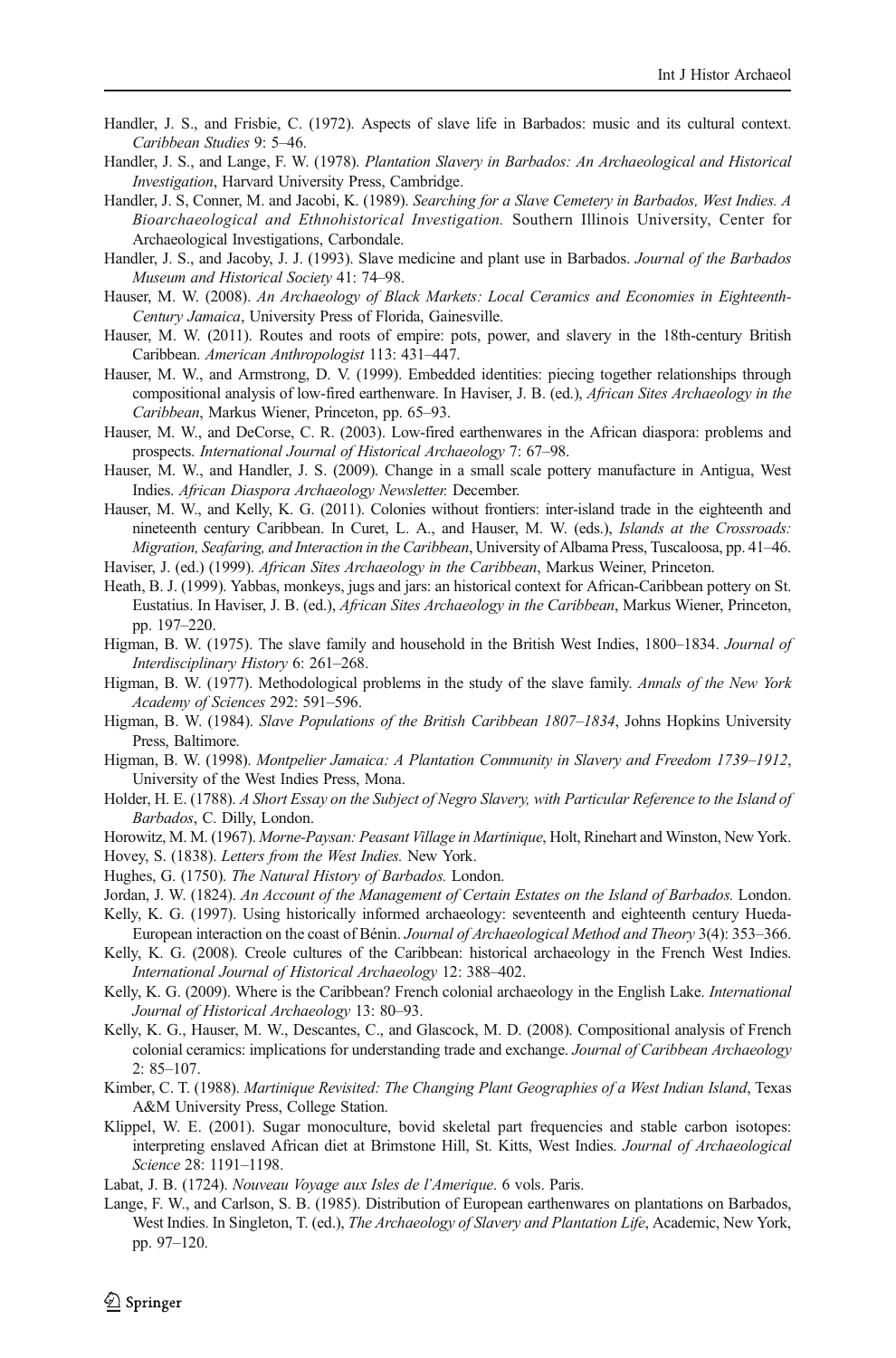<span id="page-24-0"></span>Lange, F. W., and Handler, J. S. (1985). The ethnohistorical approach to slavery. In Singleton, T. (ed.), The Archaeology of Slavery and Plantation Life, Academic, New York, pp. 15–32.

Lavollée, P. (1841). Notes sur les Cultures et la Production de la Martinique et de la Guadeloupe. Paris.

Lenik, S. (2009). Considering multiscalar approaches to creolization among enslaved laborers at Estate Bethlehem, St. Croix, US Virgin Islands. International Journal of Historical Archaeology 13: 12–26.

Leti, G. (1998). Santé et Société Esclavagiste à la Martinique: 1802–1848, Harmattan, Paris.

- Lightfoot, K. G. (1995). Culture contact studies: redefining the relationship between prehistoric and historical archaeology. American Antiquity 60: 199–217.
- Ligon, R. (1657). A New and Exact History of the Land of Barbados. London.
- Loftfield, T. C. (1992). Unglazed red earthenware from Barbados. Journal of the Barbados Museum and Historical Society 40: 19–36.
- Loftfield, T. C. (1996/97). Archaeological evidence of Afro-Barbadian life at Springhead Plantation, St. James Parish, Barbados. Journal of the Barbados Museum and Historical Society 43: 32–49.
- Loftfield, T. C. (2001). Creolization in seventeenth-century Barbados. In Ogundiran, A., and Falola, T. (eds.), Archaeology of Atlantic Africa and the African Diaspora, Indiana University Press, Bloomington, pp. 207–233.
- Mandelblatt, B. (2007). A transatlantic commodity: Irish salt beef in the French Atlantic World. History Workshop 63: 18–47.
- Marshall, W. K. (1993). Provision ground and plantation labor in four Windward Islands. In Berlin, I., and Morgan, P. D. (eds.), Cultivation and Culture: Labor and the Shaping of Black Life in the Americas, University Press of Virginia, Charlottesville, pp. 203–220.
- Mathewson, R. D. (1972). Jamaican ceramics: an introduction to the 18th century folk pottery in West African tradition. Jamaica Journal 6: 54–56.
- Mathewson, R. D. (1973). Archaeological analysis of material culture as a reflection of sub-cultural differentiation in 18th century Jamaica. Jamaica Journal 7: 25–29.
- McDonald, R. A. (1993). The Economy and Material Culture of Slaves: Goods and Chattels on the Sugar Plantations of Jamaica and Louisiana, Louisiana State University Press, Baton Rouge.
- Meyers, A. D. (1999). West African tradition in the decoration of colonial Jamaican folk pottery. International Journal of Historical Archaeology 3: 201–221.
- Ministère de la Marine (1844). Exposé Général des Résultats du Patronage des Esclaves dans les Colonies Françaises. Paris.
- Mintz, S. W. (1961). The question of Caribbean peasantries: a comment. Caribbean Studies 1: 31–34.
- Mintz, S. W. (1974). Caribbean Transformations, Aldine, Chicago, pp. 133–147.
- Mintz, S. W., and Hall, D. (1960). The Origins of the Jamaican Internal Marketing System, Yale University Publications in Anthropology, New Haven.
- Moore, S. (1801). The Public Acts in Force of Barbados. London
- Moreau de Jonnès, A. (1817). Tableau du Climat des Antilles. Paris.
- Moreau de Jonnès, A. (1840). Recherches Statistiques sur l'Esclavage Colonial et les Moyens de le Supprimer. Paris.
- Munford, C. J. (1991). The Black Ordeal of Slavery and Slave Trading in the French West Indies, 1625–1715, 2 vol, E. Mellen Press, Lewiston.
- Nicholls, R. B. (1790). Testimony, in British Parliamentary Papers, Minutes of the Evidence Taken Before a Committee of the House of Commons . . . For the Abolition of the Slave Trade, Vol, 30, Slave Trade, pp. 325–360. House of Commons, London.
- Orser Jr., C. E. (1990). Archaeological approaches to New World plantation slavery. In Schiffer, M. B. (ed.), Archaeological Method and Theory, University of Arizona Press, Tuscon, pp. 111–154.
- Orser Jr., C. E. (2010). Twenty-first-century historical archaeology. Journal of Archaeological Research 18: 111–150.
- Peterson, J. B., Watters, D. R., and Nicholson, D. V. (1999). Continuity and syncretism in Afro-Caribbean ceramics from the northern Lesser Antilles. In Haviser, J. B. (ed.), African Sites Archaeology in the Caribbean, Markus Wiener, Princeton, pp. 157–195.
- Pinckard, G. (1806). Notes on the West Indies, 3 vols. London.
- Pinfold, C. (1762). Answers . . . to the Queries Proposed by the Lords of Trade and Plantations. June 1. Kings Mss. 205, British Library. fols. 456–473.
- Poole, R. (1753). The Beneficient Bee; or, Traveller's Companion. London.
- Porteus, B. (1807). An Essay Towards a Plan for the more Effectual Civilization and Conversion of the Negroe Slaves, T. Cadell and W, Davies.
- Poyer, J. (1808). The History of Barbados. London.

Price, R. (1966). Caribbean fishing and fisherman: a historical sketch. American Anthropologist 68: 1363–1383. Pulsipher, L. (1990). They have Saturdays and Sundays to feed themselves. Expedition 32(2): 24–33.